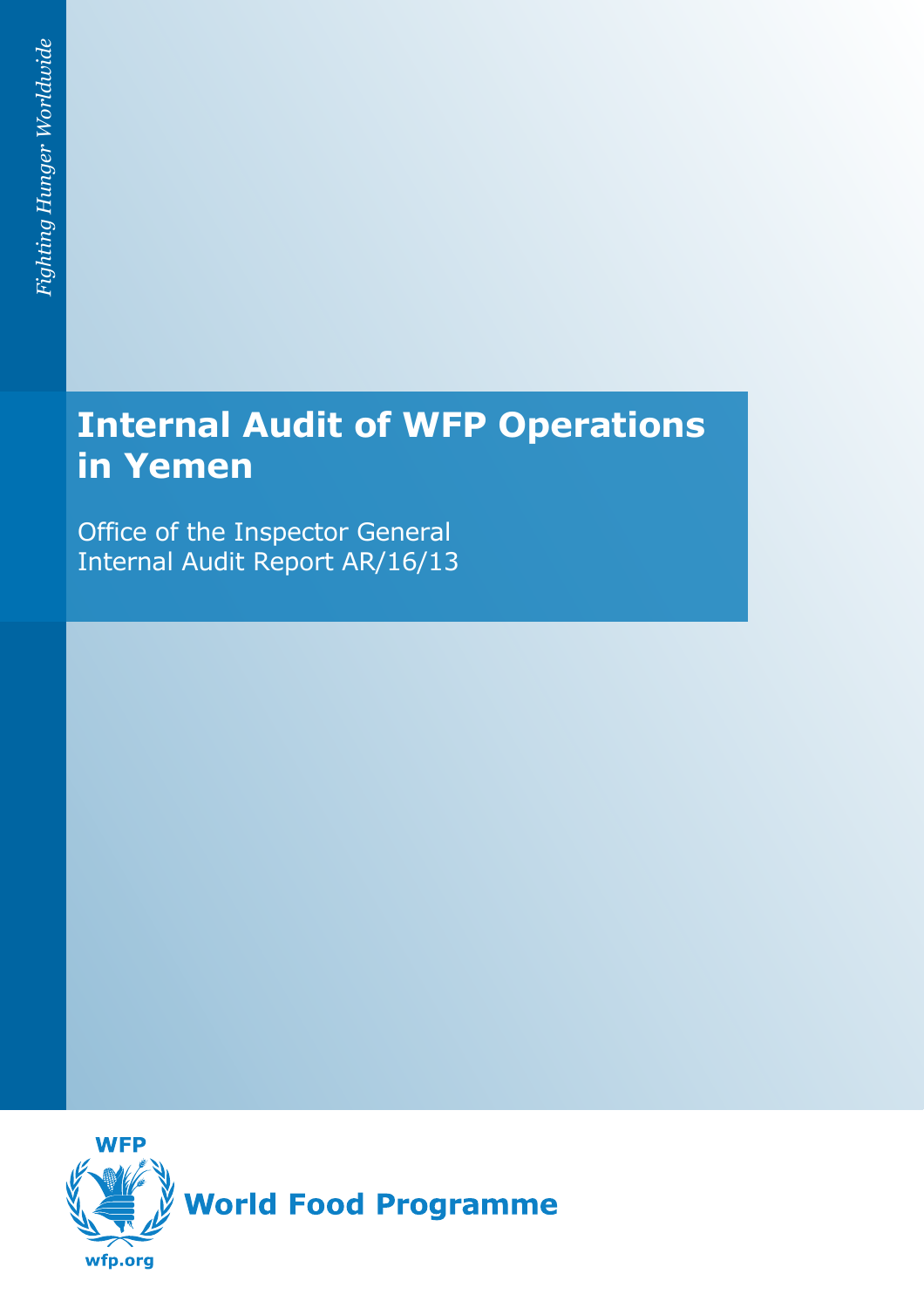

## **Contents**

#### Page

| Ι.                                                  | <b>Executive Summary</b>                               | 3  |  |
|-----------------------------------------------------|--------------------------------------------------------|----|--|
| Н.                                                  | Context and Scope                                      | 6  |  |
| III.                                                | Results of the Audit                                   | 8  |  |
| Annex A - Summary of categorization of observations |                                                        | 18 |  |
|                                                     | Annex B - Definition of categorization of observations |    |  |
| Annex $C -$ Acronyms                                |                                                        | 24 |  |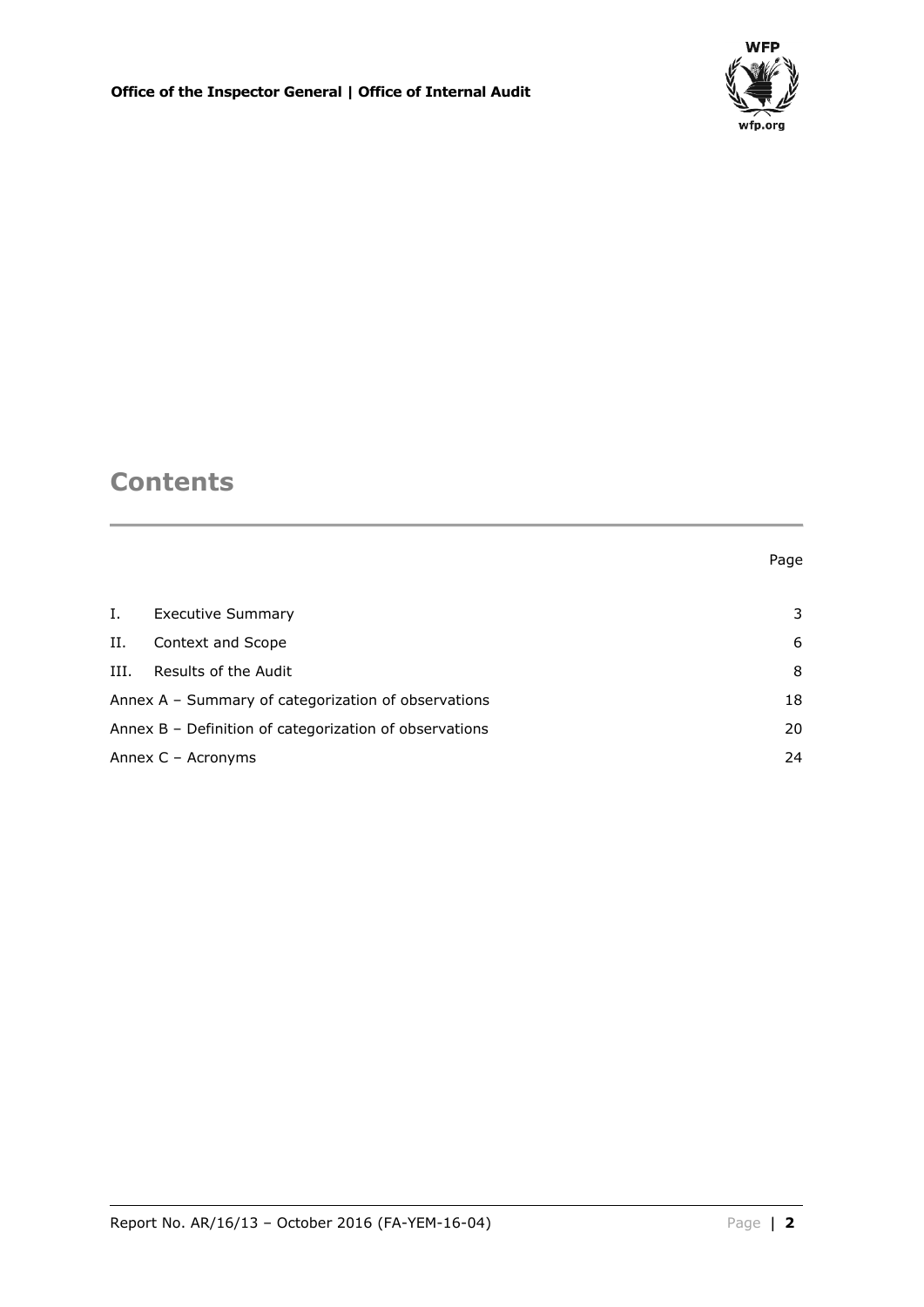

## **Internal Audit of WFP Operations in Yemen**

## <span id="page-2-0"></span>I. Executive Summary

### **Introduction and context**

1. As part of its annual work plan, the Office of Internal Audit conducted an audit of WFP operations in Yemen from January 2015 to April 2016. WFP's direct expenses in Yemen totalled USD 367 million in 2015, representing 7.8 percent of WFP's total direct expenses for the year. The audit team conducted the in-country fieldwork from 18 July to 4 August 2016, including onsite visits to various locations in Yemen, the Djibouti and Amman hubs, and a review of related corporate processes that impact across WFP.

2. In March 2015, Yemen's conflict escalated into a full nationwide conflict involving international military intervention and resulting in a mandatory United Nations-wide evacuation of its international staff. On 3 July 2016, the emergency escalated from a Level 2 to a Level 3 corporate emergency. The conflict has severely disrupted the regular supply of food, with serious implications for Yemen's vulnerability and food insecurity levels. According to the 2016 Integrated Food Security Phase Classification (IPC), nine out of 22 governorates and 7 million individuals are under emergency (IPC phase 4). Ten governorates and 7.1 million individuals are under crisis (IPC phase 3).

3. The audit was conducted in conformance with the *International Standards for the Professional Practice of Internal Auditing.*

### **Audit Conclusions**

4. The context of operations in Yemen is complex. Political instability coupled with security and access restrictions and bureaucratic impediments were major constraints to capacity and operations on the ground. Any movement of assistance and people required significant negotiations and coordination with the actors involved in the conflict. Limited slots for UN personnel and visa restrictions have challenged the ability to get international staff into the country, while accessibility issues have limited WFP presence on the ground. Despite the response being conducted in an active war zone, where bombs were being dropped daily for most of the audit period, WFP provided assistance to a progressively increasing number of beneficiaries.

5. Cooperating partners highlighted positive working relationships and periodic meetings recently put in place with the Country Director contributed to significantly improved donor relationships. Continuity of assistance delivery during the "evacuation phase" was effectively ensured thanks to the national staff. Mobile Vulnerability Analysis and Mapping Food Security surveys, Vulnerability Analysis and Mapping assessments and market monitoring reports were made available to the humanitarian community and the IPC working group, as well as the call-centre for real time progress information on project activities.

6. At a corporate level, the activation of the Level 3 emergency did not translate into the effective implementation of protocols and mechanisms to mobilize WFP global resources, necessary to ensure the scale and speed of the response adequately covered the needs. The number of concurrent humanitarian crises, some of them protracted, stretched resources and WFP's responsiveness was affected, with trained and experienced staff, as well as management attention, being over-extended over multiple priorities.

7. The review of the governance, risk management and internal control system of WFP operations in Yemen identified certain weaknesses that have resulted in audit observations and areas where tools or processes could be improved to provide a more effective emergency response in the future.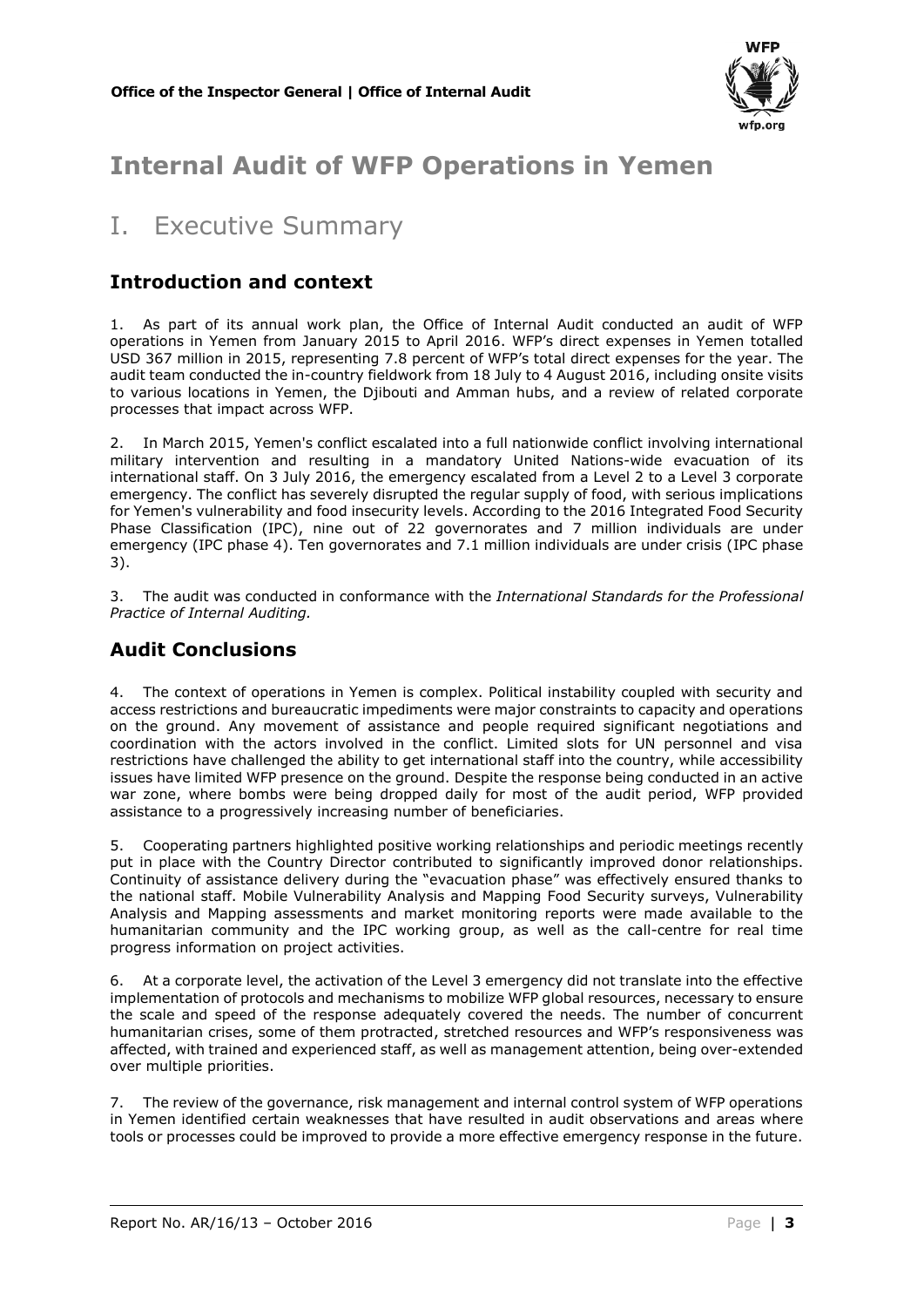#### **Office of the Inspector General | Office of Internal Audit**



8. Based on the results of the audit, and with consideration of the country context, the Office of Internal Audit has come to an overall conclusion of unsatisfactory, i.e. internal controls, governance and risk management practices were either not established or not functioning well. Some issues identified could compromise the achievement of the overall objectives of the Yemen operation. Conclusions are summarised in Table 1, according to internal control component:

**Table 1: Summary of risks by Internal Control Component**

|    | <b>Internal Control Component</b> | <b>Risk</b> |  |
|----|-----------------------------------|-------------|--|
|    | Control environment               | High        |  |
| 2. | Risk assessment                   | Medium      |  |
| 3. | Control activities                | High        |  |
| 4. | Information and communication     | Medium      |  |
| 5. | Monitoring activities             | Medium      |  |

### **Key Results of the audit**

#### **Audit observations**

9. The audit report contains five high-risk and six medium-risk observations. The high-risk observations are:

**Set up of the Level 3 emergency and risk management:** The set-up of the Yemen operations did not translate into the effective implementation of WFP Level 3 activation protocols. Multiple actors required to attend the Operational Task Force, for corporate-level operational decisionmaking and common operational analysis to address operational issues, were either not participating or not represented at the required managerial level. Risks and issues were not systematically identified and/or addressed, nor was there a comprehensive and consistent approach to reflect or use risks to update the risk register in a structured way. Therefore, the register was not accurate. Operational analysis was also not consistently performed to identify and/or address issues and risks with partners. Some of the responsibilities of the Regional Bureau or the Deputy Emergency Coordinator were not clear. The emergency set up did not address the accountability and capacity of the Djibouti Country Office in support of the Yemen operations quickly enough.

**Targeting, identification and registration of beneficiaries and management of distribution:** The audit noted a lack of clarity in the allocation of distribution among partners:

- Criteria not clearly defined and formalized.
- Insufficient consideration of all costs incurred by the Country Office when almost doubling distribution to its major implementing partner, in November 2015.
- Lack of coordination with WFP and local authorities for implementing distribution and reporting delays.
- Insufficient consideration of the risks of concentrating distribution activities.

Multiple Field Level Agreements were reflected late in corporate systems because they were signed with Cooperating Partners after the beginning of the agreement's validity period. During the audit period, WFP staff were unable to effectively assess the Cooperating Partners' targeting of beneficiaries. Differences were noted in planned vs. distributed commodities and no structured process was in place at the time of the audit for assessing the nutritional impact of partial distribution. Cash Voucher-Traders' Network and General Food Distribution quantitative data collected through Cooperating Partners and reported in monitoring reports and Standard Project Reports were based on assumptions and pro-rated computations from aggregated beneficiary data, which the Country Office did not clearly disclose.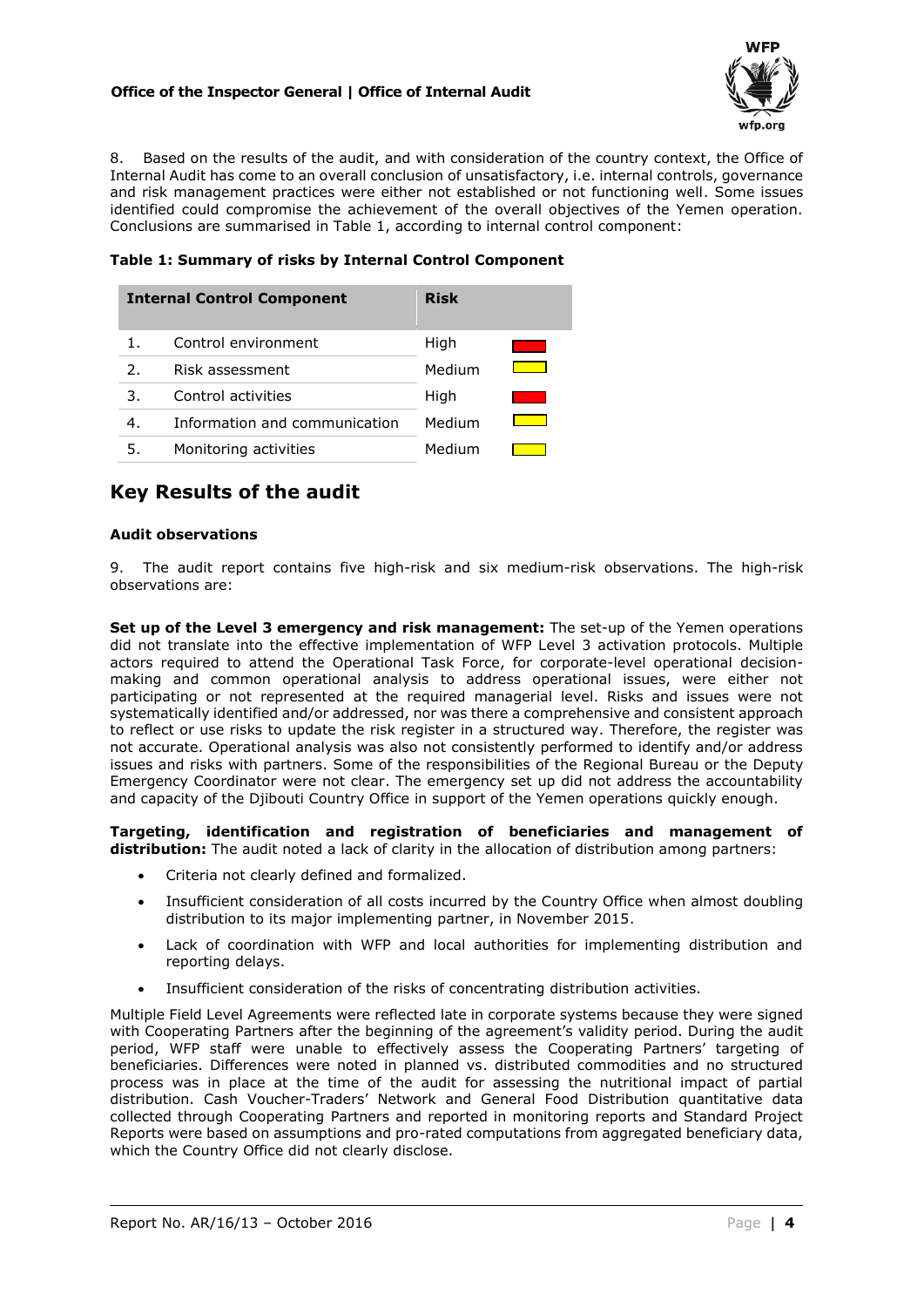#### **Office of the Inspector General | Office of Internal Audit**



Skillset and capacity to support the Level 3 emergency: Programme critical areas did not have a Head of Unit for the majority of the period under review. Release of other re-assignees for the Yemen operations required significant negotiations by the Country Director with other Country Directors as well as significant time to allow for mandatory security trainings or for uptake of leave before deployment. Progress on recruitments to achieve the November 2015 approved scaled-up structure for the Country Office was limited with process delays by Human Resources and hiring managers. Recruitments for the Hodeida sub-office had been put on hold because of insufficient workspace and inadequate accommodation. Staff raised concerns on the inadequacy of training provided to support skills development in the period under review. The majority of hiring managers did not complete national staff leave plans in 2015 and delays were noted in 2016, leading to staff losing leave days.

**Transporters' market assessments:** In the period of audit, the Country Office has continued to use its pool of long-term shortlisted transporters through contract extensions, after shortlist reviews and performance evaluations in line with the transport manual. Current rate determination is based on a succession of Requests for Quotes to existing transporters for the lowest quote on each route, followed by a counteroffer from the Country Office as per the manual. This does not consider actual market rates that may be in place nor is there a follow-up on significant discrepancies in rates quoted by the transporters.

**Vendor management and contracting:** Issues were noted with regards to contracting and vendor performance assessment. At the peak of the emergency, equipment procured for two ministries to ensure WFP operations continuity was done without an agreement to regulate asset transfer, including value of transferred assets, subsequent maintenance/repair costs and liabilities. The Country Office had since received requests for further equipment to be delivered to other public entities and was in the process of evaluating them.

#### **Actions agreed**

10. Management has agreed to address the reported observations. It has indicated that some agreed action components relative to certain observations have been implemented and is working to implement all agreed actions by their respective due date. The Office of Internal Audit will verify all implemented actions through its standard system for monitoring agreed actions.

11. The Office of Internal Audit would like to thank managers and staff for their assistance and cooperation during the audit.

> **David Johnson** Inspector General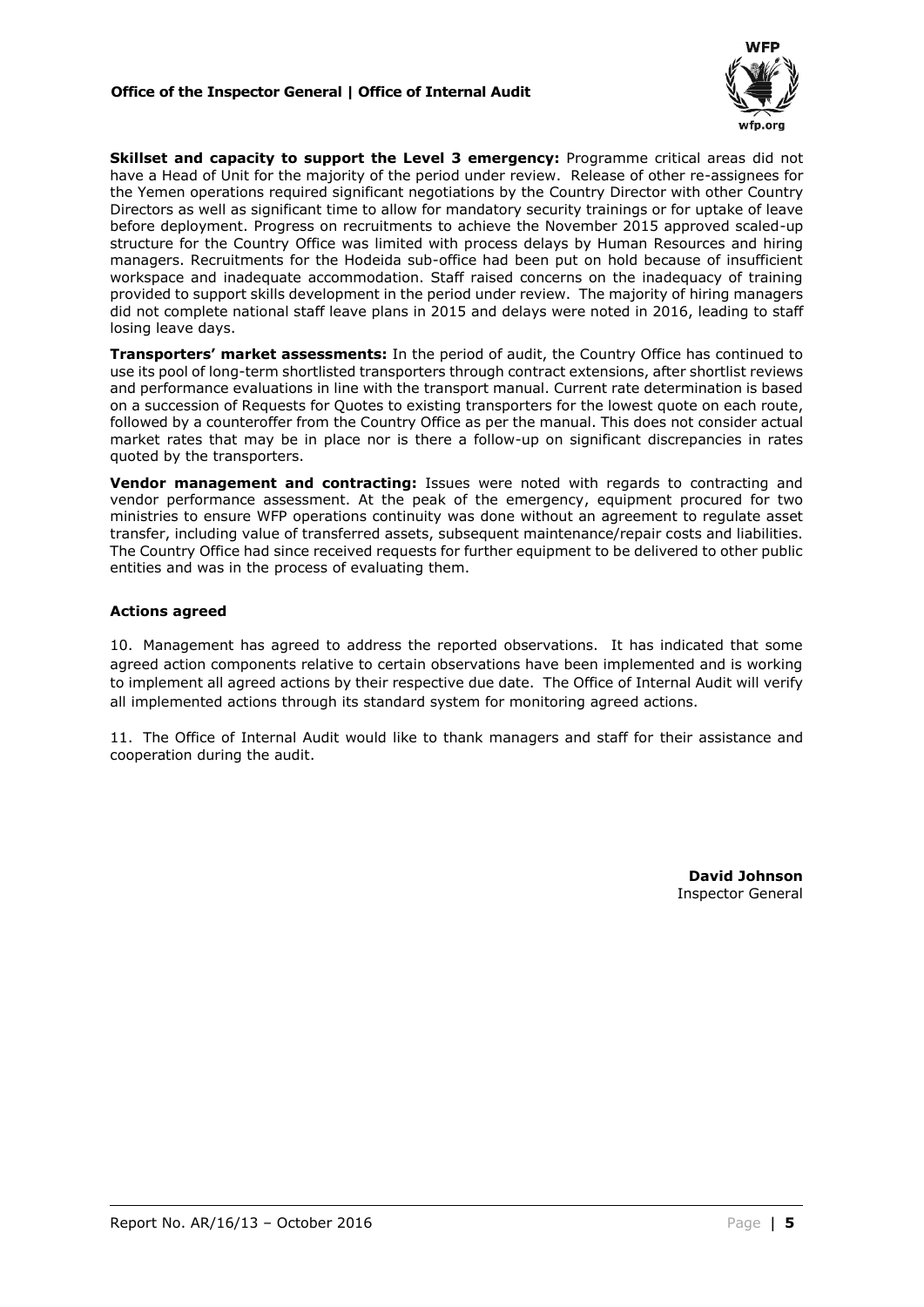

## <span id="page-5-0"></span>II. Context and Scope

### **Yemen**

12. Yemen is a lower middle-income food-deficit country ranked 160 out of 188 countries in the Human Development Index 2015. Yemen suffers from alarming levels of food insecurity and is ranked as the tenth most food insecure country in the world by the Global Hunger Index 2015.

13. In March 2015, Yemen's conflict escalated into a full nationwide conflict involving international military intervention, disrupting the regular supply of food, with serious implications for its vulnerability and food insecurity levels. According to the 2016 IPC, nine out of 22 governorates and 7 million individuals are under emergency (IPC phase 4). Ten governorates and 7.1 million individuals are under crisis (IPC phase 3).

### **WFP Operations in Yemen**

14. Following the escalation of the conflict, WFP activated a Level 3 corporate emergency response on 3 July 2015.

15. WFP's direct expenses in Yemen in 2015 totalled USD 367 million, representing 7.8 percent of WFP's total direct expenses for the year. Six projects were ongoing during the audit period, Emergency Operation (EMOP) 200890 (2015-2016), Protracted Relief and Recovery Operations (PRROs) 200305 (2013-2015) and 200636 (2014-2015), and Special Operations 200798 (2015), 200841 (2015-2016) and 200845 (2015-2016), with approximately USD 1.2 billion revised budget and USD 0.7 billion received funds as of June 2016 - a shortfall of 40 percent.

16. In April 2016, the office comprised 277 staff (228 national and 49 international) in six offices (one Country Office (CO), three Sub Offices (SOs), two hubs in Djibouti and Amman).

17. The main activities in the period under review included:

- *EMOP 200890 - Emergency Food Assistance to the Food Insecure and Conflict-Affected People in Yemen.* At the onset of the crisis, WFP shifted the focus of its Protracted Relief and Recovery Operation (PRRO 200636), launched in mid-2014, from recovery and resilience to emergency food distribution and nutrition interventions for acutely malnourished Yemenis. To better respond to the rapidly evolving situation, WFP transferred its lifesaving activities to a dedicated Emergency Operation (EMOP 200890) in October 2015, with the aim of assisting 4 million people with General Food Distribution (GFD), nutrition and a commodity voucher modality, introduced early 2016. Budget revision 1 has extended project duration until December 2016. With the start of the EMOP, PRRO 200636 was frozen, and closed on 31 December 2015, consolidating WFP's humanitarian relief response under the EMOP. From 1 April 2016, EMOP 200890 also incorporated food assistance for refugees and migrants in Yemen, previously implemented under PRRO 200305.
- *Special Operation 200841- Logistics and Emergency Telecommunications Augmentation and Coordination to Support Humanitarian Operations in Yemen.* WFP led the Logistics Cluster and Emergency Telecommunications Clusters throughout Yemen under three Special Operations: 200798, and 200841. Special Operation 200841 was launched in April 2015, a month into the escalation of Yemen's conflict, replacing Special Operation 200798, to augment logistics and emergency telecommunications in support of the ongoing emergency food assistance operations. Special Operation 200841 aimed at providing the humanitarian community with adequate logistics services, fuel provision and enhanced coordination mechanisms to deliver relief items to the population of Yemen. In addition, the operation incorporated the Logistics Cluster and Emergency Telecommunications Clusters to provide secure telecommunications services for the humanitarian community.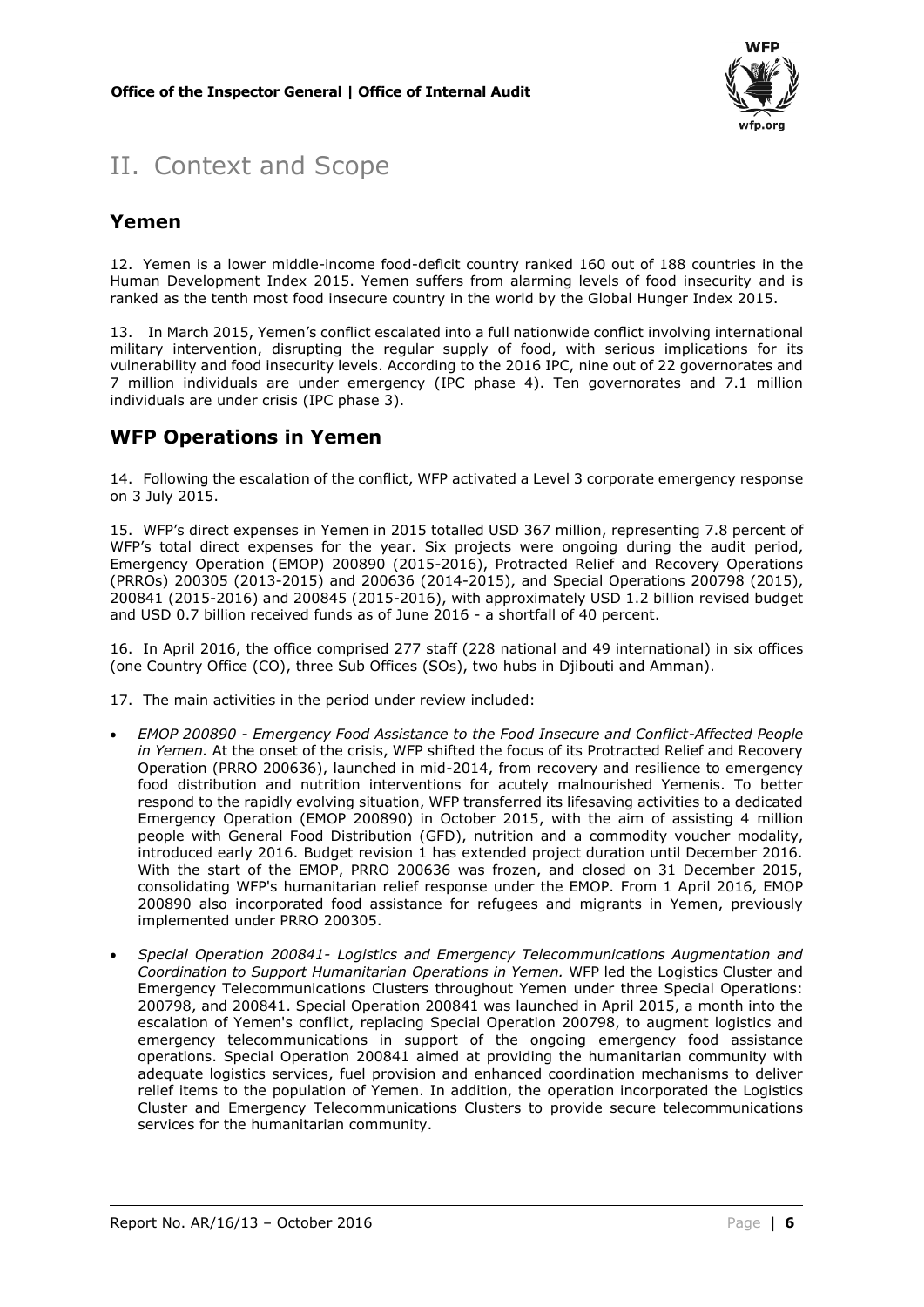

 *Special Operation 200845 - Provision of Humanitarian Air Services in Yemen*. Special Operation 200845 catered for humanitarian air services under the United Nations Humanitarian Air Service. The Special Operation was launched in April 2015, replacing Special Operation 200789, to facilitate the humanitarian response through safe and reliable air transport services, until the end of 2016. An air bridge between Sana'a and Djibouti ensured a means for aid workers to move in and out of Yemen without international commercial flights. From May 2016, WFP also provided connections to Sana'a from Amman.

## **Objective and Scope of the Audit**

18. The objective of the audit was to evaluate and test the adequacy and effectiveness of the processes associated with the internal control components of WFP's operations in Yemen. Such audits are part of the process of providing an annual and overall assurance statement to the Executive Director on governance, risk-management and internal control processes.

19. The audit was carried out in conformance with *the Institute of Internal Auditors' International Standards for the Professional Practice of Internal Auditing*. It was completed according to an approved engagement plan and took into consideration the risk assessment exercise carried out prior to the audit.

20. The scope of the audit covered WFP's operations in Yemen from January 2015 to April 2016. Where necessary, transactions and events pertaining to other periods were reviewed. The audit field work, which included onsite visits to various locations in Yemen, the Djibouti and Amman hubs and a review of related corporate processes that impact across WFP, took place from 18 July to 4 August 2016.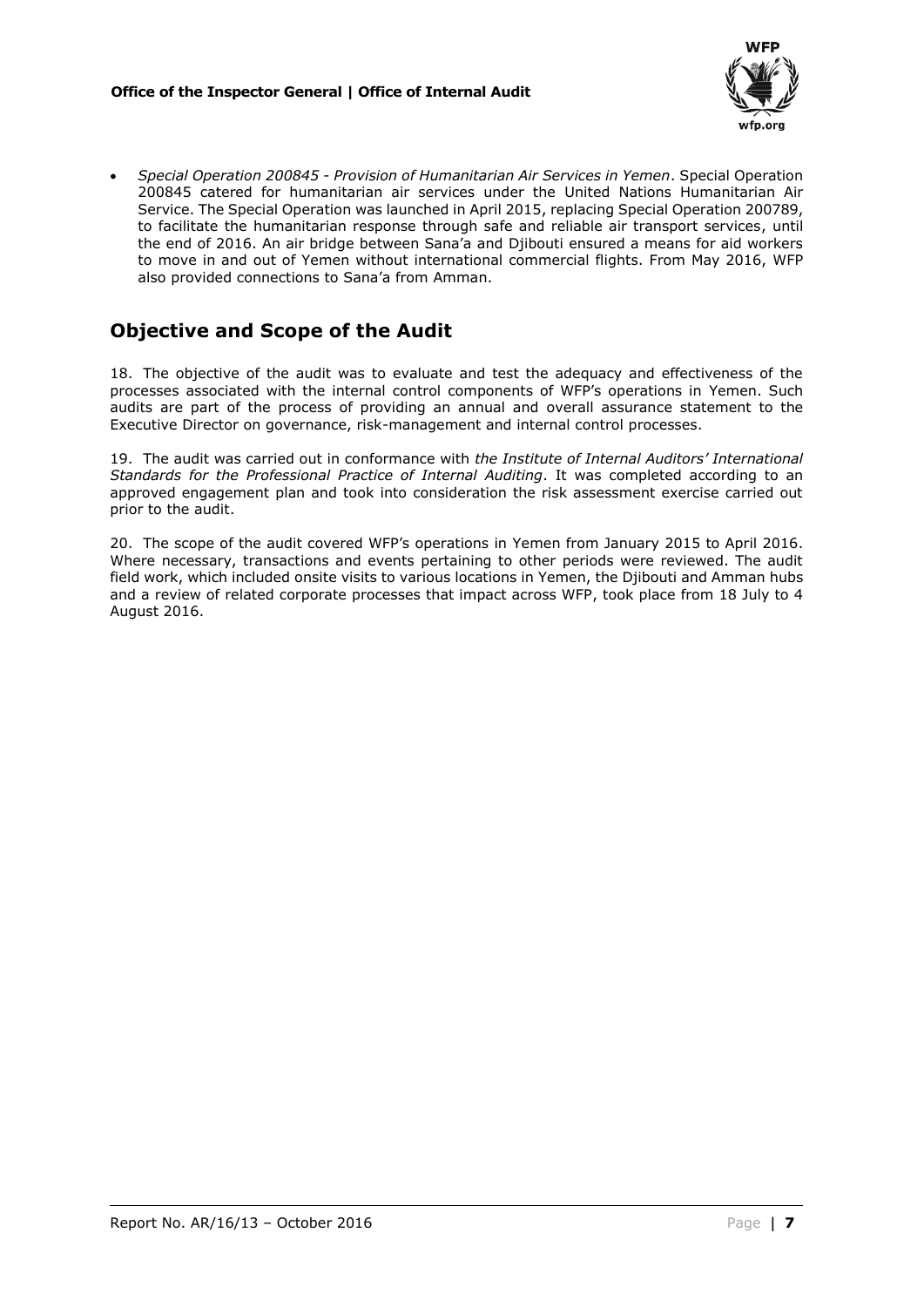

## <span id="page-7-0"></span>III.Results of the Audit

21. In performing the audit, the following positive practices and initiatives were noted:

#### **Table 2: Positive practices and initiatives**

#### **Control Environment**

• Although WFP Emergency Response Activation Protocol requires Level 2 responses to be coordinated through an Operational Task Force, for the Yemen operations both the Strategic Task Force and the Operational Task Force were operating before the activation of the Level 3 emergency in July 2015.

#### **Control Activities**

- The national staff made extraordinary efforts at the onset of the Level 3 emergency to ensure continuity of the CO operations amidst difficult conditions with daily airstrikes, fuel and electricity cuts, and when all internationals had been evacuated.
- Cooperating Partners (CPs) highlighted the positive working relationship with WFP. Good communication and relationships with partner organizations were noted in the Logistics Cluster and Djibouti hub. Good relations with the governor and local authorities were also noted in the Hodeida Sub-office.
- Significant efforts from the Logistics team to address issues raised by a Regional Bureau (RB) oversight mission in February 2016, resulting in the cessation of the fleet transport which has utilized USD 8.2 million of the Landside Transport, Storage and Handling budget from 2015 to date and updates to system data entries and clearing of Landside Transport Instructions.
- WFP Yemen, as lead Logistics Cluster and Air Service in the country, evacuated more than 400 humanitarian aid workers in less than 24 hours in March 2015. WFP cluster also provided a passenger boat along the Djibouti- Aden- Djibouti route to address the lack of connection with the south of the country.
- From April to August 2015, WFP Logistics Cluster procured, shipped and handled more than 5 million litres of fuel, half of which was distributed to more than 60 partners free of charge. From September 2015 onwards, the fuel provision service continued under a Service Level Agreement on a cost recovery basis.
- The introduction of staff rotation in the Hodeida SO contributed to build the capacity of national staff.
- Lessons learned exercises were conducted by the Logistic Cluster and the Djibouti CO following an incident with WFP cargo on board a maritime vessel, as well as by the Yemen CO in the pilot phase of the Cash Voucher-Traders' Network (CV-TN) activity involving all partners.
- Vulnerability Analysis and Mapping (VAM) team performed systematic Mobile Vulnerability Analysis and Mapping Food Security surveys to collect and provide data and information on food availability, access, utilization and stability including coping strategy index. VAM assessments and market monitoring reports made available to the humanitarian community and to the working group for the IPC.

#### **Information and Communication**

• Quarterly meetings and face-to-face meetings between the Country Director (CD) and the King Salman Centre significantly improved donor relationships from April 2016 onwards.

#### **Monitoring Activities**

• The CO set up a call centre to perform remote call monitoring and data collection. This involves conducting daily phone interview with Food Distribution Points Focal Point for providing real time progress information on monitored projects.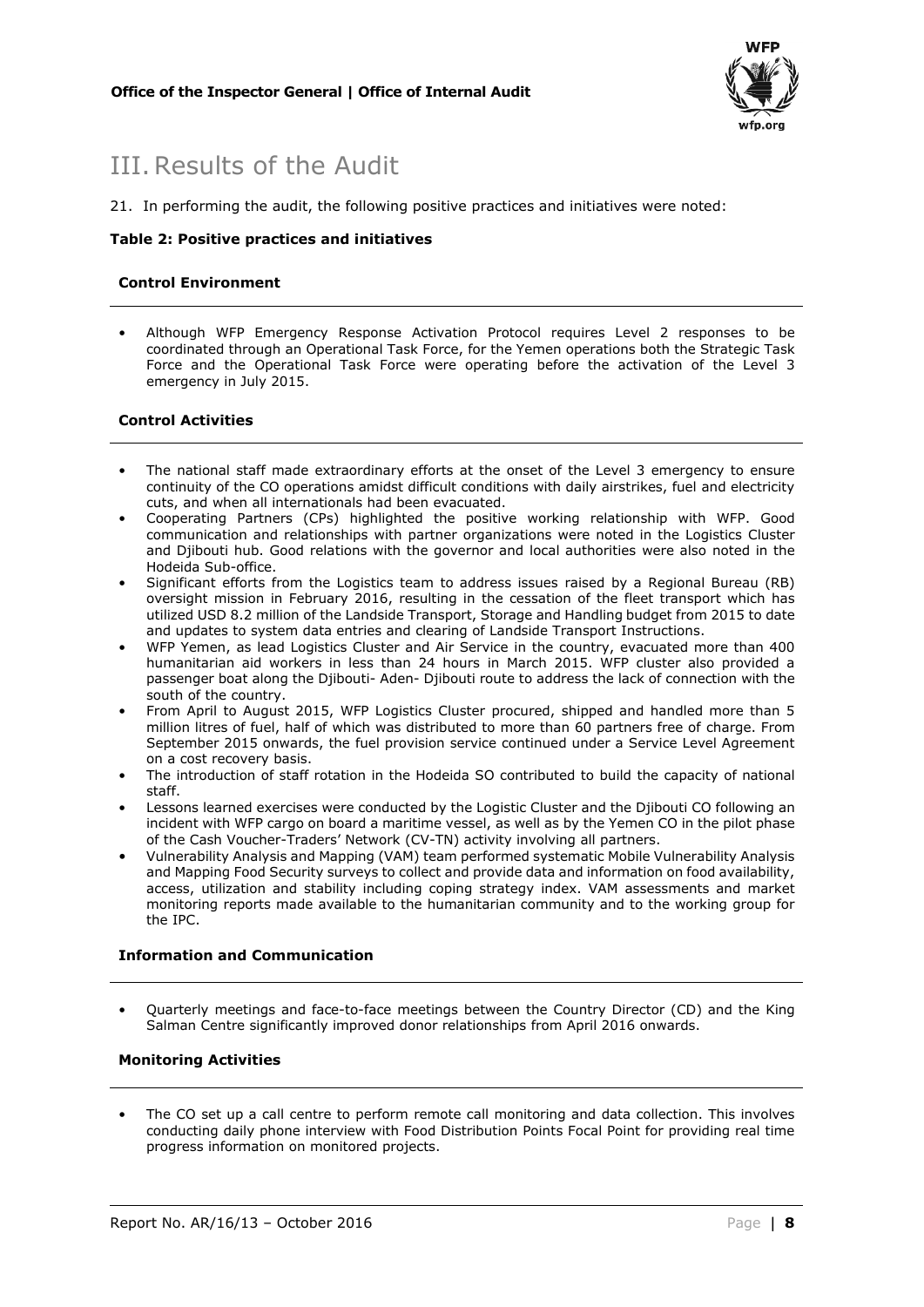#### **Office of the Inspector General | Office of Internal Audit**



22. Having evaluated and tested the controls in place, the Office of Internal Audit has come to the following conclusions on the residual risk related to the processes:

| <b>Internal Control Component/Lines of enquiry</b> | <b>Risk</b> |  |  |
|----------------------------------------------------|-------------|--|--|
| Control environment                                |             |  |  |
| Strategic planning and performance                 | High        |  |  |
| Organizational structure and delegated authority   | High        |  |  |
| Internal oversight                                 | Medium      |  |  |
| Ethics                                             | Medium      |  |  |
| <b>Risk Assessment</b>                             |             |  |  |
| Enterprise risk management                         | Medium      |  |  |
| Emergency preparedness and response                | Low         |  |  |
| Control activities                                 |             |  |  |
| Finance and accounting                             | Medium      |  |  |
| Programme management                               | High        |  |  |
| Transport and logistics                            | High        |  |  |
| Procurement                                        | High        |  |  |
| Human resources                                    | High        |  |  |
| Travel and administration                          | Low         |  |  |
| Partnership and coordination                       | Medium      |  |  |
| Security                                           | Medium      |  |  |
| Gender                                             | Low         |  |  |
| Property and equipment                             | Medium      |  |  |
| Information and Communications Technology (ICT)    | Low         |  |  |
| Resource                                           | Medium      |  |  |
| Information and communication                      |             |  |  |
| Internal and external communication                | Medium      |  |  |
| Monitoring activities                              |             |  |  |
| In-country programme monitoring and evaluation     | Medium      |  |  |
|                                                    |             |  |  |

23. Based on the results of the audit, and with consideration of the country context, the Office of Internal Audit has come to an overall conclusion of **unsatisfactory**<sup>1</sup>.

24. The audit made five high-risk and six medium-risk observations. Three observations lead to corporate-agreed action. Tables 4 and 5 below present the high and medium-risk observations respectively.

#### **Actions agreed**

 $\overline{\phantom{a}}$ 

25. Management has agreed to address the reported observations and work is currently in progress to ensure that all of agreed actions have been implemented.

<sup>&</sup>lt;sup>1</sup> See Annex A for definitions of audit terms.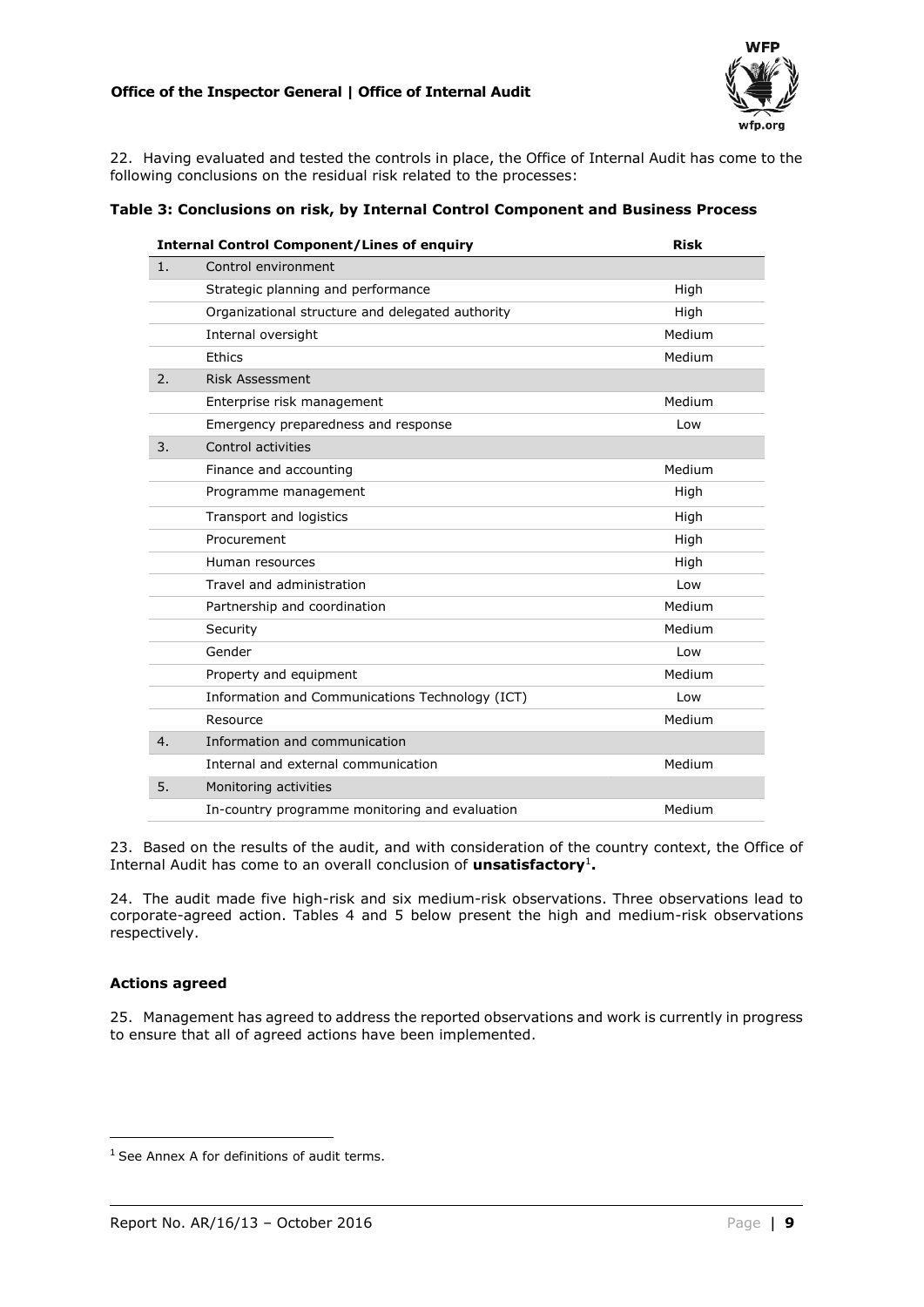### **Table 4: Summary of high-risk observations**

| <b>Observation</b>                                                                                                                                                                                                                                                                                                                                                                                                                                                                                                                                                                                                                                                                                                            | <b>Agreed action</b> |                                                                                                                                                                                                                                                                                                                                                                                                   |  |  |
|-------------------------------------------------------------------------------------------------------------------------------------------------------------------------------------------------------------------------------------------------------------------------------------------------------------------------------------------------------------------------------------------------------------------------------------------------------------------------------------------------------------------------------------------------------------------------------------------------------------------------------------------------------------------------------------------------------------------------------|----------------------|---------------------------------------------------------------------------------------------------------------------------------------------------------------------------------------------------------------------------------------------------------------------------------------------------------------------------------------------------------------------------------------------------|--|--|
| Internal environment/Risk management - Set-up of the Level 3 emergency and risk<br>management.                                                                                                                                                                                                                                                                                                                                                                                                                                                                                                                                                                                                                                |                      | (1) The CRD, using the Yemen emergency operations as a starting point,<br>will liaise with HQ and RB units as appropriate to:                                                                                                                                                                                                                                                                     |  |  |
| The attendance to the meetings of the Operational Task Force, responsible for "corporate-level"<br>operational decision-making and for providing a common operational analysis, coordinating among<br>the various functional areas to address operational issues", was not in line with the protocol, with<br>multiple actors either not participating or not represented at the required managerial level. This<br>may have impacted the organization's capacity to provide adequate corporate support and solutions<br>to the operation.                                                                                                                                                                                    |                      | (a) Reinforce appropriate understanding of roles and responsibilities in<br>the Level 3 emergency (for instance, further disseminating Level 3<br>rules to all relevant parties in the Yemen operations).<br>(b) Assess the Level 3 protocol/regulations for set up effectiveness<br>considering concurrent emergencies in the region and clarify roles<br>and responsibilities at RB/HQ level.   |  |  |
| Operational analysis was not consistently performed to identify and/or address issues and risks,<br>including lack of capacity assessment of partners, or lack of documentation thereof, to support<br>relative selection. The audit noted insufficient analysis to quide engagement and activities<br>implemented through third-party monitoring, or with public entities for the monitoring of beneficiary                                                                                                                                                                                                                                                                                                                  |                      | (2) The CO will:<br>(a) Liaise with HQ units as appropriate to clarify the role of the DEC for                                                                                                                                                                                                                                                                                                    |  |  |
| identification and registration of food distribution. There were no performance evaluations of CPs or<br>Third Party Monitoring (TPM) service providers to guide and inform decision-making. For the new<br>TPM tender, management informed the audit team that an evaluation was performed prior to the<br>new tender launch as per procurement rules.                                                                                                                                                                                                                                                                                                                                                                       |                      | current emergency and as a lesson learned for future emergencies.<br>(b) Formalize criteria and perform a capacity, risk and performance<br>assessment of current implementing partners and assess availability<br>and capacity of other potential partners to expand/diversify CPs pool.                                                                                                         |  |  |
| During the emergency, risks have been identified in some ad hoc assessments at process level (for<br>example, the procurement plan for the first half of 2016), as well as escalated and discussed at<br>Headquarter (HQ) level, during the Strategic Task Force chaired by the Executive Director.<br>However, these efforts did not translate into a comprehensive and consistent approach, nor were<br>they reflected in/used to update the Risk Registers in a structured way.                                                                                                                                                                                                                                            |                      | (c) Finalize the 2016 RR, ensuring valid risks identified by different<br>sources are assessed and reflected as appropriate, and specific<br>mitigating actions are defined.<br>(d) Perform a capacity assessment, cost-benefit analysis and a risk<br>assessment of TPM service providers, including for the agreement<br>with public entities. Assess their performance on a regular basis - at |  |  |
| The CO had not completed the 2015 Risk Register (RR) and was preparing the RR 2016 in July<br>2016. Some data in the draft RR 2016 was not accurate and risks highlighted in/by other tools<br>and/or noted during the audit had not been assessed/consolidated. Some actions appeared to be<br>too general. Management informed us that the above aspects will be addressed in the mid-year<br>review.                                                                                                                                                                                                                                                                                                                       |                      | the least at the end of contractual agreement.<br>(e) Assess the current set up and anticipate future needs, in case Yemeni<br>ports were to be under blockade again. Coordinate with RBC Units as<br>appropriate.                                                                                                                                                                                |  |  |
| The Level 3 emergency protocol appoints the Regional Director as Corporate Response Director<br>(CRD). The activation memorandum created the position of a Deputy Emergency Coordinator (DEC)<br>to "ensure backstop support" for the CD. This was not paired with a clear definition of roles and<br>responsibilities of the DEC or for other managerial roles in the CO to whom staff reported as per the<br>performance assessment process. From April 2016, the DEC has been also re-assigned as Deputy<br>Country Director Operations. The Regional Bureau Cairo (RBC) role was also not clearly defined.<br>RBC oversight included a few missions and support via complementary roles, for Procurement and<br>Security. |                      |                                                                                                                                                                                                                                                                                                                                                                                                   |  |  |

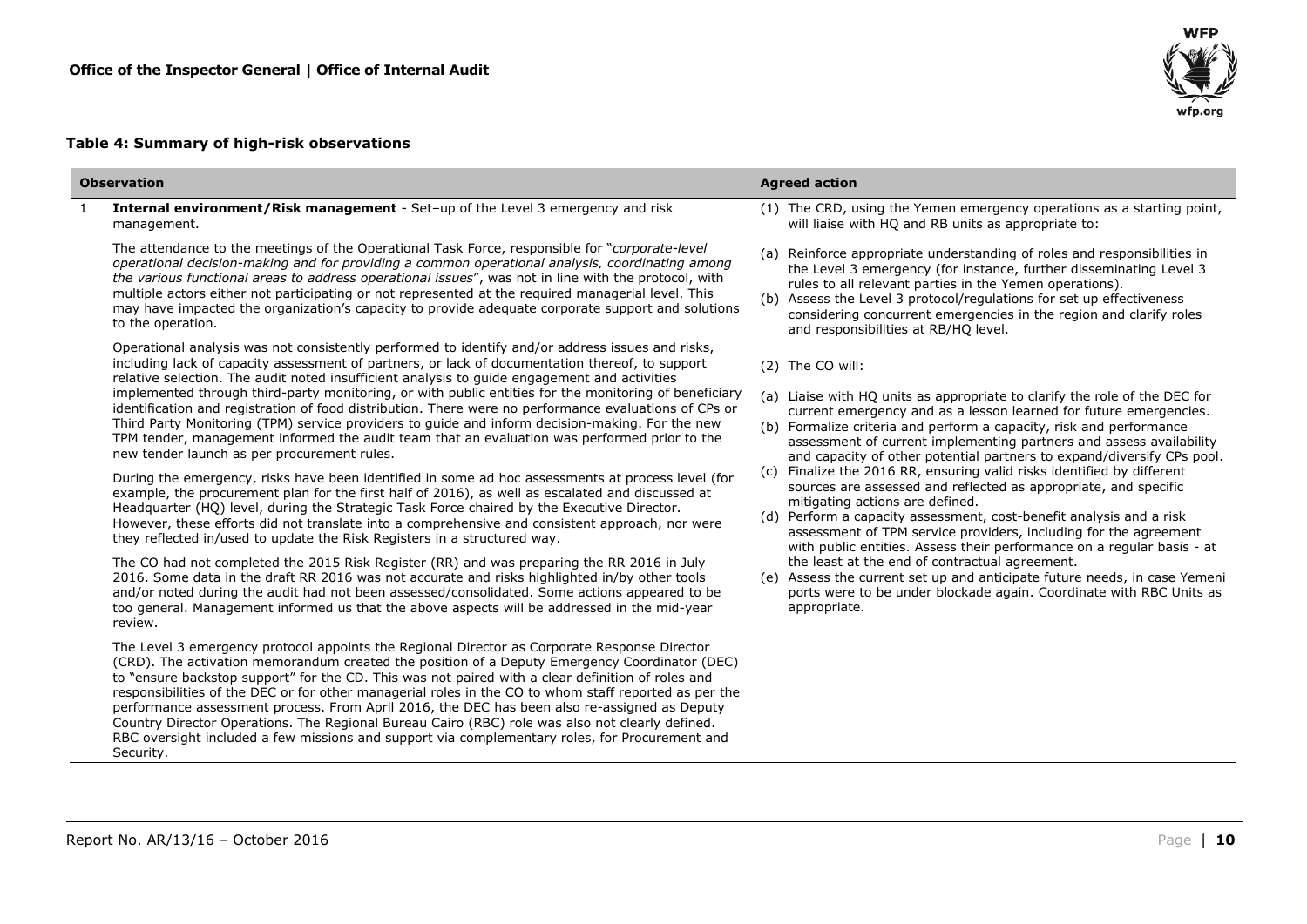

| <b>Observation</b> |                                                                                                                                                                                                                                                                                                                                                                                                                                                                                                                                                                                                                                                                                                                                                                                                                                                                                                                                                                                                                                                                                                                                                                                                                                                                                                                                                                                                                                                                                            |     | <b>Agreed action</b>                                                                                                                                                                                                                                                                                                                                                                                                                                                                                                                                                                                                                                                                                                                                                                                                                                                                                                                                                                                                                                                                                    |  |  |
|--------------------|--------------------------------------------------------------------------------------------------------------------------------------------------------------------------------------------------------------------------------------------------------------------------------------------------------------------------------------------------------------------------------------------------------------------------------------------------------------------------------------------------------------------------------------------------------------------------------------------------------------------------------------------------------------------------------------------------------------------------------------------------------------------------------------------------------------------------------------------------------------------------------------------------------------------------------------------------------------------------------------------------------------------------------------------------------------------------------------------------------------------------------------------------------------------------------------------------------------------------------------------------------------------------------------------------------------------------------------------------------------------------------------------------------------------------------------------------------------------------------------------|-----|---------------------------------------------------------------------------------------------------------------------------------------------------------------------------------------------------------------------------------------------------------------------------------------------------------------------------------------------------------------------------------------------------------------------------------------------------------------------------------------------------------------------------------------------------------------------------------------------------------------------------------------------------------------------------------------------------------------------------------------------------------------------------------------------------------------------------------------------------------------------------------------------------------------------------------------------------------------------------------------------------------------------------------------------------------------------------------------------------------|--|--|
|                    | The emergency set up did not properly address the accountability of the Djibouti CO in the Yemen<br>operations, the Djibouti CO Logistics corridor being outside the region and under the authority of<br>the Ethiopia CO. The increased workload was remediated by temporary assignments and a staff<br>review was launched by the Djibouti CO to address structural issues at the end of 2015. This also<br>resulted in a significant cargo backlog and increased logistics costs (demurrages).                                                                                                                                                                                                                                                                                                                                                                                                                                                                                                                                                                                                                                                                                                                                                                                                                                                                                                                                                                                          |     |                                                                                                                                                                                                                                                                                                                                                                                                                                                                                                                                                                                                                                                                                                                                                                                                                                                                                                                                                                                                                                                                                                         |  |  |
|                    | Underlying cause: Multiple Level 3 emergencies, resources being overstretched and management<br>attention being over-extended. Corporate protocols for Level 3 emergency implementation and<br>management were not adequately implemented, and/or responsibilities articulated. Lack of a<br>structured process to identify and review risks and relative mitigating actions. Lack of guidance on<br>and implementation of operational analysis and assessments (needs, capacity and performance<br>assessment, cost-opportunity analysis and/or risk assessment) in support of operations.                                                                                                                                                                                                                                                                                                                                                                                                                                                                                                                                                                                                                                                                                                                                                                                                                                                                                                |     |                                                                                                                                                                                                                                                                                                                                                                                                                                                                                                                                                                                                                                                                                                                                                                                                                                                                                                                                                                                                                                                                                                         |  |  |
| 2                  | <b>Programme management - Targeting, identification and registration of beneficiaries and</b><br>management of distribution.                                                                                                                                                                                                                                                                                                                                                                                                                                                                                                                                                                                                                                                                                                                                                                                                                                                                                                                                                                                                                                                                                                                                                                                                                                                                                                                                                               |     | The CO will:                                                                                                                                                                                                                                                                                                                                                                                                                                                                                                                                                                                                                                                                                                                                                                                                                                                                                                                                                                                                                                                                                            |  |  |
|                    | The audit noted a lack of clarity in the allocation of distribution among partners: criteria not clearly<br>defined and formalized; insufficient consideration of all costs incurred by the CO when almost<br>doubling distribution to the CO major implementing partner, in November 2015; lack of coordination<br>with WFP and local authorities for implementing distribution and reporting delays; and insufficient<br>consideration of the risks of concentrating distribution activities.                                                                                                                                                                                                                                                                                                                                                                                                                                                                                                                                                                                                                                                                                                                                                                                                                                                                                                                                                                                            |     | (a) Formalize criteria for allocating distribution and calculate actual cost<br>of distribution taking into account collateral costs, evaluate<br>exposure/dependency risks and ensure all commitments are indicated<br>in the FLAs.<br>(b) Ensure FLAs are formalized and reflected in corporate systems in a<br>timely fashion.                                                                                                                                                                                                                                                                                                                                                                                                                                                                                                                                                                                                                                                                                                                                                                       |  |  |
|                    | Multiple Field Level Agreements (FLAs) have been signed with CPs after the beginning of the FLA<br>validity period, thus they were reflected late in corporate systems.<br>During the audit period, WFP staff were not able to effectively assess the CPs' targeting of<br>beneficiaries: attendance to beneficiaries targeting consultation meetings with CPs and local<br>authorities were limited given access/security restrictions or lack of coordination with the major<br>partner; TPM reports in January 2016 indicated that the CPs were using the Social Welfare List<br>(updated in 2008) as a source for beneficiary identification even though WFP had defined and<br>shared new criteria in June 2015; and independent control checks were not performed on the list of<br>registered beneficiaries received from CPs.<br>Differences were noted in planned vs. distributed commodities. Ration cuts were mainly caused by<br>last minute operational problems and partners reported lack of timely communication to<br>disseminate this information to beneficiaries. No structured process was in place at the time of the<br>audit for assessing the nutritional impact of partial distribution, given the complexity of the<br>operation, the reduced ration and the alternate month distribution.<br>WFP also distributed wheat grain in areas where there is no milling capacity and beneficiaries prefer<br>wheat flour. The CO was working on addressing the issue. | (f) | (c) Strengthen mechanisms for obtaining up-to-date accessibility and<br>security assessments and allowing WFP staff to attend beneficiary<br>targeting and registration in non-restricted areas. Where access is<br>not possible, consider developing mechanisms for remote<br>independent checks on beneficiaries' targeting and registration (i.e. a<br>call centre capacity to call a sample of beneficiaries also at these<br>stages of the process).<br>(d) Liaise with CPs to implement mechanisms to ensure operational<br>coordination i.e. for targeting and registration by major partner at SO<br>level.<br>(e) Implement mechanisms to:<br>(i) communicate partial distribution to CPs in time for dissemination<br>among beneficiaries, evaluate the impact of partial distribution<br>and assess the cost-benefit of implementing retroactive<br>distribution, and<br>(ii) periodically re-assess the validity of current GFD approach,<br>taking into account the results of food security assessments.<br>Where possible, finalize/seek agreements with donors to allow for<br>milling. |  |  |

 $\overline{a}$ 

J.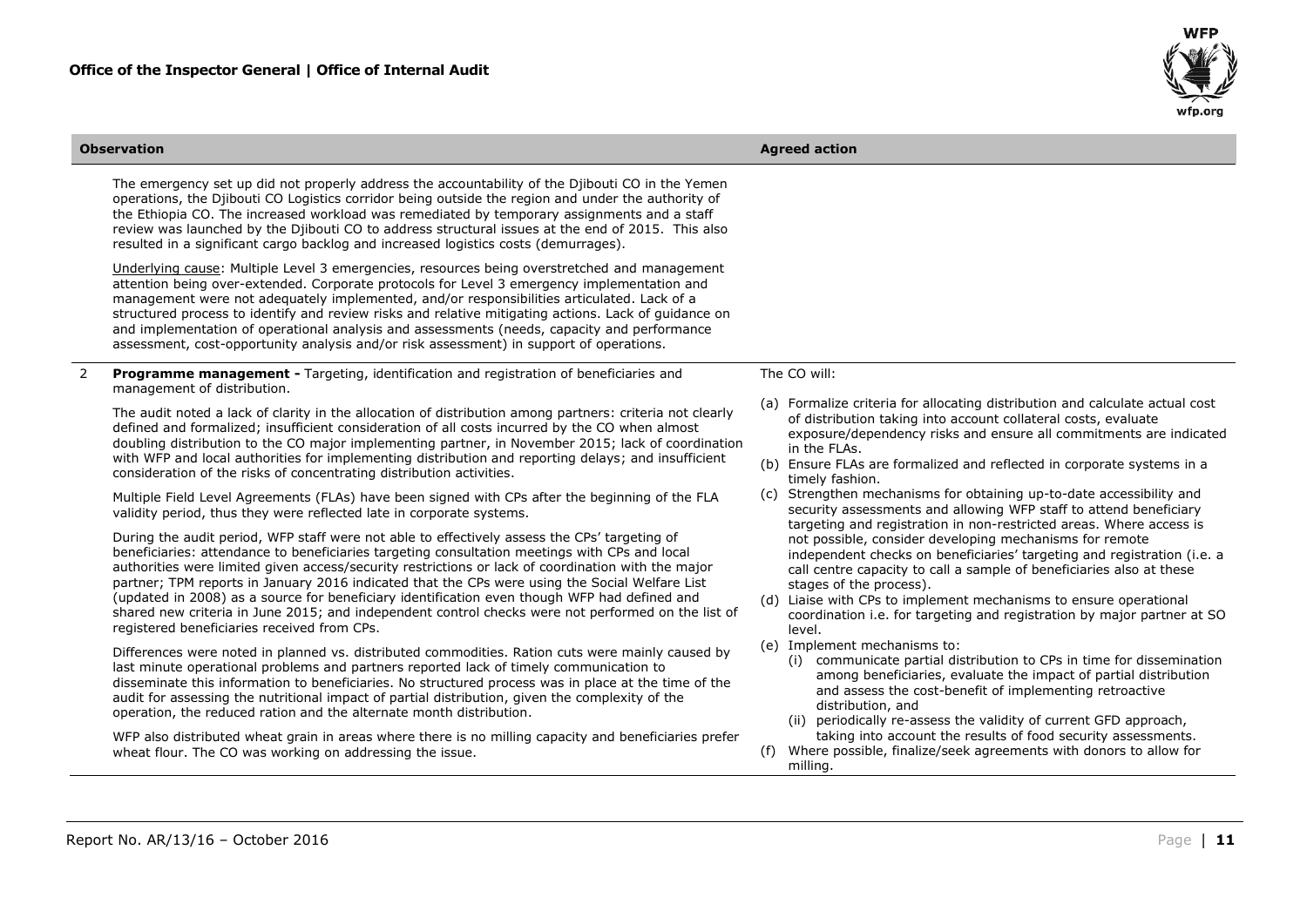

| <b>Observation</b>                                                                                                                                                                                                                                                                                                                                                                                                                                                                                                                                                                                                                                                                                                                                                                                                                                                                                                                                                                                                                                                                                                                                                                                                                                                                                                                                                                                                                                                                                                                                                                                                                                                                                                                                                                                                                                                                                                                                                                                                                                                                                                                                                                                                                                                                                                                                                                                                                                      | <b>Agreed action</b>                                                                                                                                                                                                                                                                                                                                                                                                                                                                                                                                                                                                                                                                                                                                                                                                                                                                                                                                                                          |  |  |  |
|---------------------------------------------------------------------------------------------------------------------------------------------------------------------------------------------------------------------------------------------------------------------------------------------------------------------------------------------------------------------------------------------------------------------------------------------------------------------------------------------------------------------------------------------------------------------------------------------------------------------------------------------------------------------------------------------------------------------------------------------------------------------------------------------------------------------------------------------------------------------------------------------------------------------------------------------------------------------------------------------------------------------------------------------------------------------------------------------------------------------------------------------------------------------------------------------------------------------------------------------------------------------------------------------------------------------------------------------------------------------------------------------------------------------------------------------------------------------------------------------------------------------------------------------------------------------------------------------------------------------------------------------------------------------------------------------------------------------------------------------------------------------------------------------------------------------------------------------------------------------------------------------------------------------------------------------------------------------------------------------------------------------------------------------------------------------------------------------------------------------------------------------------------------------------------------------------------------------------------------------------------------------------------------------------------------------------------------------------------------------------------------------------------------------------------------------------------|-----------------------------------------------------------------------------------------------------------------------------------------------------------------------------------------------------------------------------------------------------------------------------------------------------------------------------------------------------------------------------------------------------------------------------------------------------------------------------------------------------------------------------------------------------------------------------------------------------------------------------------------------------------------------------------------------------------------------------------------------------------------------------------------------------------------------------------------------------------------------------------------------------------------------------------------------------------------------------------------------|--|--|--|
| CV-TN and GFD quantitative data collected through CPs and reported in monitoring reports and<br>Standard Project Reports were based on assumptions and pro-rated computations from aggregated<br>beneficiary data, which the CO did not clearly disclose.<br>Underlying cause: Urgency, complexity and fluidity of the emergency. Lack of clarity in the definition<br>of criteria for allocating distribution. Limited CP presence/offices at field level. Lack of mechanisms to<br>verify beneficiaries registered and proper assessment of vulnerabilities by the CPs, based on<br>accessibility and security assessments. Funding and pipeline constraints not allowing for distributing<br>the full ration in multiple moments of the emergency. Local authorities' request to expand targeted<br>areas, to prevent cohesion problems in the communities and avoid protest/unrest at distribution sites.<br>Insufficient commodity stock and lack of facilities/milling capacities on the ground. Lack of harmonized<br>beneficiaries system and manual and cumbersome process for CPs to collect and register the data<br>accurately.                                                                                                                                                                                                                                                                                                                                                                                                                                                                                                                                                                                                                                                                                                                                                                                                                                                                                                                                                                                                                                                                                                                                                                                                                                                                                                             | (q) Plan sensitization activities to ensure beneficiaries are aware of the<br>quality and nutritional aspects of food distributed.<br>(h) Implement e-vouchers and digital registration of beneficiaries to<br>speed up the registration process and enable the collection and<br>reporting of accurate data.<br>Evaluate the possibility of introducing a harmonized beneficiary<br>(i)<br>management system for GFD.<br>(i)<br>Ensure data estimates are indicated in project documentation and/or<br>communicated to stakeholders in a clear and timely fashion.                                                                                                                                                                                                                                                                                                                                                                                                                           |  |  |  |
| 3<br><b>Human resources</b> - Skillset and capacity to support the Level 3 emergency.<br>There was no Head of Logistics for the majority of the period under review, despite Logistics being<br>identified from the onset of the Level 3 emergency as a programme critical area. The post was<br>advertised twice through the re-assignment process without success and eventually filled with a<br>person close to retirement who spent only two weeks in country. Similarly, the equally programme<br>critical security officer position has been advertised, with no candidates having applied at the time<br>of the audit fieldwork. The release of other re-assignees for the Yemen operations reguired<br>significant involvement of the CD to negotiate release with other CDs, and significant time to allow<br>for mandatory security trainings, or for uptake of leave before deployment.<br>The staffing for the CO's scaled-up structure, as defined in November 2015, was far from achieved<br>with process delays in the long listing of candidates by Human Resources (HR) and in the technical<br>evaluation performed by the hiring managers. Errors in the written test administered by HR also<br>slowed recruitments in some cases. Importantly, in the case of the Hodeida SO, recruitments were<br>also put on hold because of insufficient workspace and inadequate accommodation facilities for<br>international recruits. Staff raised concerns on the inadequacy of training provided to support skills<br>development in the period under review. While the structure and delivery heavily depended on<br>national staff, their leave plans were not completed on time in 2015, leading to 71 staff members<br>losing leave days. 2016 submissions were limited, despite several reminders from HR and the CD.<br>Underlying cause: Absence of an effective fast track mechanism to support emergency response<br>staffing, coupled with insufficient incentives for WFP staff to be deployed in complex emergencies.<br>Absence of leadership and shared responsibility in achieving the new structure and ensuring<br>appropriate training plans are in place. Lack of accountability of hiring managers in properly<br>planning and managing national staff's leave. Disconnect between the accountability of the CD for<br>the security and safety of staff and the level of delegation of authority to approve security | (1) The CRD will use the Yemen emergency as a reference point and<br>liaise with the HR Division in HQ to review and establish a fast track<br>mechanism for deploying the right skills and capacity to the Level 3<br>emergency in Yemen as appropriate and to future similar<br>emergencies.<br>(2) The CO will liaise with RB and HQ units as appropriate to:<br>(a) Implement a process for HR and hiring managers, under the<br>leadership of the Deputy Country Director Administration, to report<br>on a regular basis to the CD on progress against the approved<br>structure.<br>(b) Liaise with HQ units as appropriate to assess and align the CD<br>delegation of authority for the safety and security of staff and office<br>premises and accommodation set-ups in the sub-offices.<br>(c) Hold unit managers accountable for timely and effective planning and<br>management of national staff leave.<br>(d) Develop a training plan to support skills development for staff. |  |  |  |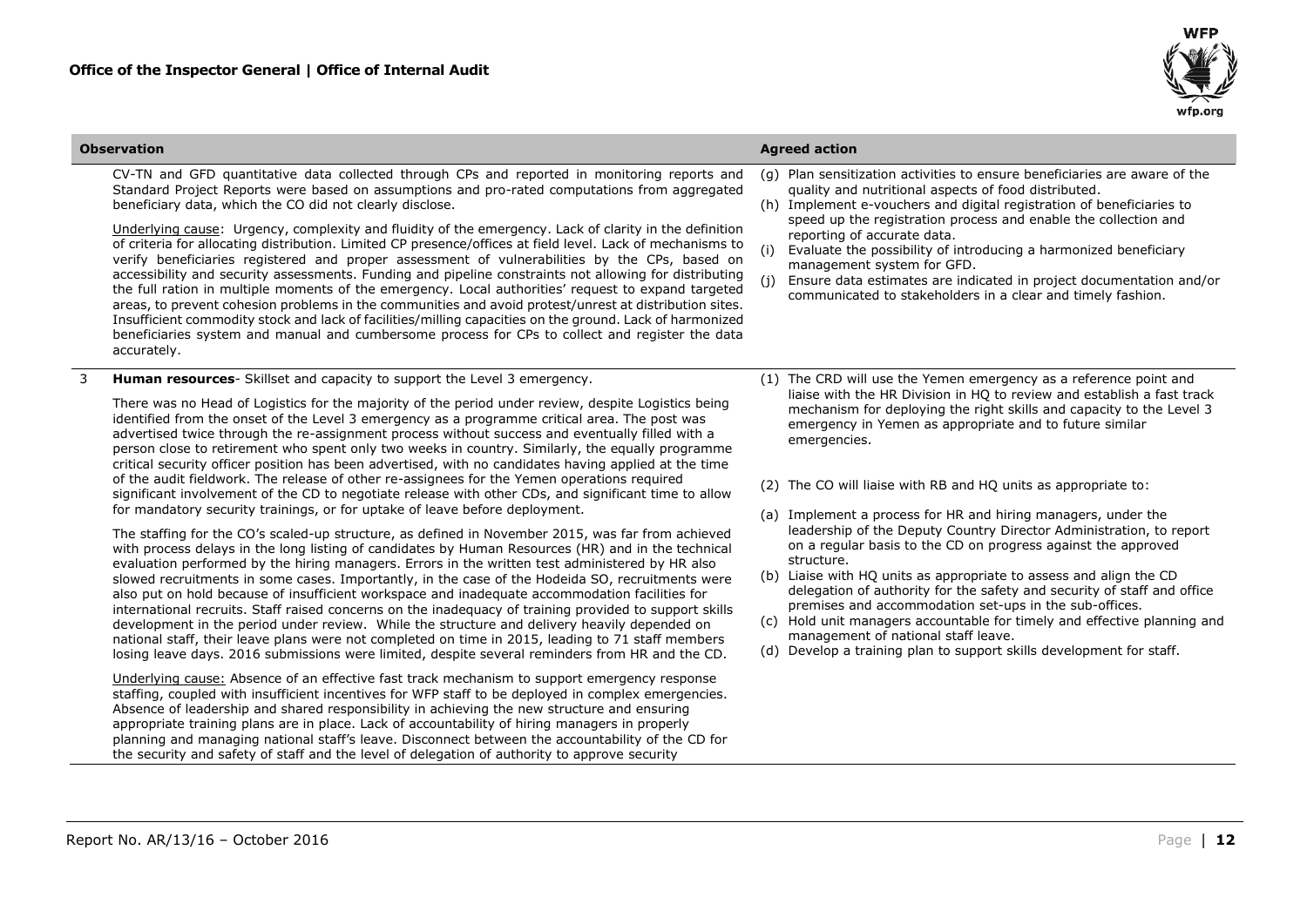

| <b>Observation</b> |                                                                                                                                                                                                                                                                                                                                                                                                                                                                                                                                                                                                                                                                                                                                                                                                                                                                                                                                                                                                                                                                                                                                                                                                                                                                                                     | <b>Agreed action</b>                                                                                                                                                                                                                                                                                                       |  |  |
|--------------------|-----------------------------------------------------------------------------------------------------------------------------------------------------------------------------------------------------------------------------------------------------------------------------------------------------------------------------------------------------------------------------------------------------------------------------------------------------------------------------------------------------------------------------------------------------------------------------------------------------------------------------------------------------------------------------------------------------------------------------------------------------------------------------------------------------------------------------------------------------------------------------------------------------------------------------------------------------------------------------------------------------------------------------------------------------------------------------------------------------------------------------------------------------------------------------------------------------------------------------------------------------------------------------------------------------|----------------------------------------------------------------------------------------------------------------------------------------------------------------------------------------------------------------------------------------------------------------------------------------------------------------------------|--|--|
|                    | compliance of new office premises and accommodation set-ups in the Hodeida SO, and restrictions<br>on CO to use local construction or engineers.                                                                                                                                                                                                                                                                                                                                                                                                                                                                                                                                                                                                                                                                                                                                                                                                                                                                                                                                                                                                                                                                                                                                                    |                                                                                                                                                                                                                                                                                                                            |  |  |
|                    | <b>Transport and logistics - Transporters' market assessments.</b><br>In the period of audit, the CO has continued to use its pool of long-term shortlisted transporters<br>through contract extensions (after shortlist reviews and performance evaluations in line with the<br>Transport Manual). Existing transporters, however, operate in other areas of Yemen CO's supply<br>chain and the audit noted that they do respond to request for proposals in other areas such as<br>warehouse management or food imports.<br>Current rate determination is based on a succession of Requests for Quotes to existing transporters<br>for lowest quote on each route followed by a counteroffer from the CO as per the Transport Manual.<br>This does not consider actual market rates that may be in place nor is there a follow-up on<br>significant discrepancies in rates quoted by the transporters. The Logistics team performed a limited<br>rate analysis in 2016, which did not result in any change in contractual arrangements or<br>transporters used.<br>Underlying cause: Security constraints and market disruptions following the war in March 2015<br>resulted in a lack of assessment of transporters, their contracting and sub-contracting<br>arrangements and applicable rates. | The CO will perform a market assessment of transporters, identifying<br>their contracting and sub-contracting arrangements and applicable rates.<br>It will review its contracting arrangements so as to minimize its<br>dependency risks and possible conflict of interests in the provision of<br>supply chain services. |  |  |
|                    |                                                                                                                                                                                                                                                                                                                                                                                                                                                                                                                                                                                                                                                                                                                                                                                                                                                                                                                                                                                                                                                                                                                                                                                                                                                                                                     |                                                                                                                                                                                                                                                                                                                            |  |  |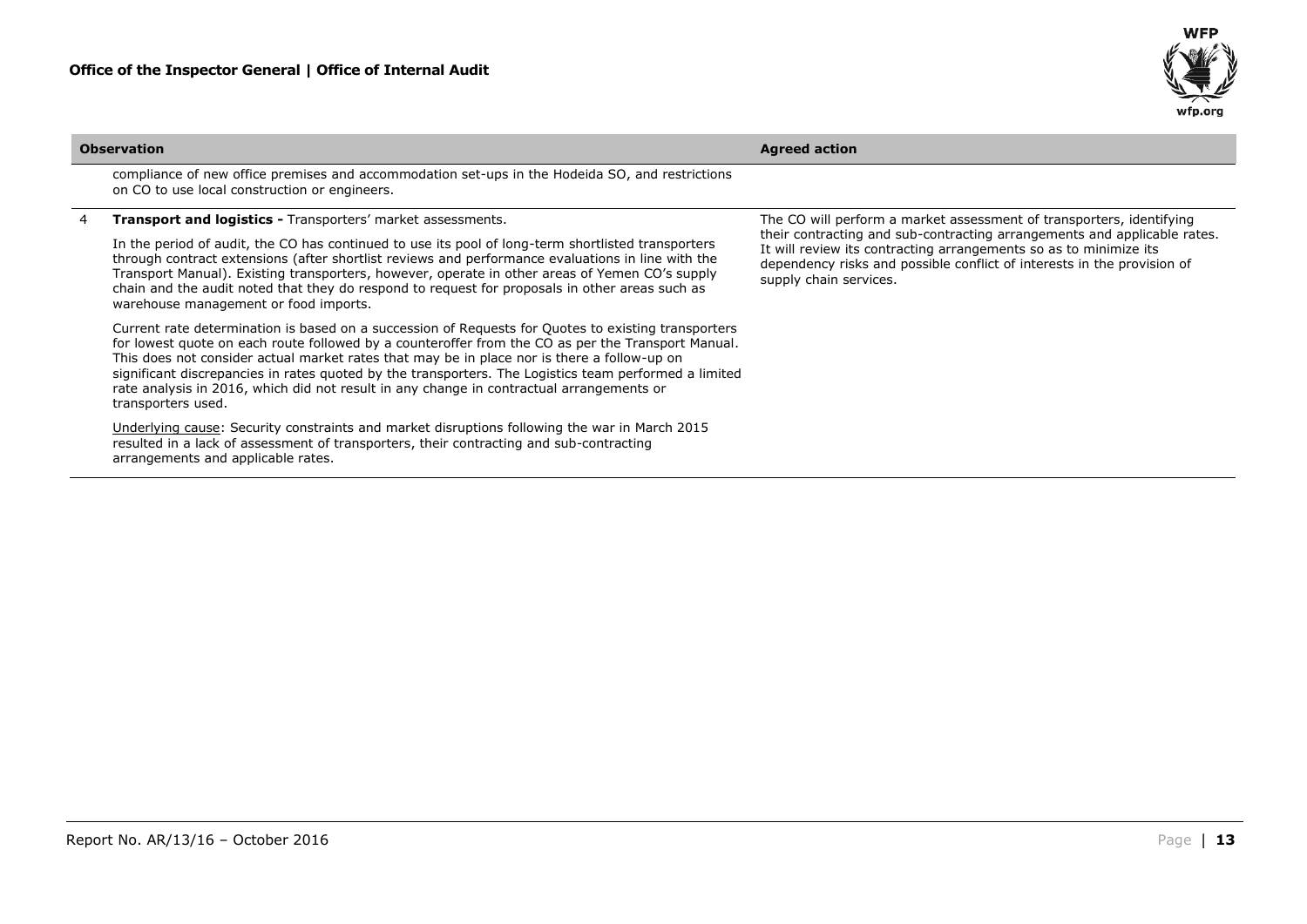

#### 5 **Procurement**: Vendor management and contracting.

Issues were noted with regards to contracting and vendor performance assessment.

In one case, the incorrect definition of delivery dates in the tender, also reported to the Food Committee, resulted in purchases which were not cost effective, and with significant delivery delays as the committee recommendations were not followed. The Committee on Commodity and Transport approval was granted ex post. Failure to report to Procurement Contract Committees (local and HQ) on the vendor's poor performance resulted in its selection for one of WFP's major contracts. The audit noted that no specific measures were taken to ensure the vendor will perform.

In another case, gaps in the technical evaluation process, and later contracting, in a very strategic and complex area, resulted in the CO having to extend the previous contract to allow for hand over to/take over by the new vendor. At the time of the fieldwork, the CO was not clear if the new vendor would be able to perform as required in such a complex situation.

At the peak of the emergency, equipment was procured for two ministries to ensure WFP operations continuity without an agreement to regulate asset transfer, including value of transferred assets, subsequent maintenance/repair costs and liabilities. The CO had since received requests for further equipment to be delivered to other public entities and was in the process of evaluating them.

There were other instances of non-compliance with procedures, including lack of systematic update of the vendor roster; failure to submit to applicable committee for review of due process; incomplete procurement planning and inadequate physical arrangements for tender submissions.

Underlying cause: Unclear roles and responsibilities as well as a lack of capacity. Procurement process timelines not adequately disseminated. Lack of clarity in conducting vendor performance evaluation and in escalating adequate information to the procurement committees. Overall urgency and insufficient resources leading to procurement process not being adhered to.

**Report No. AR/13/16 – October 2016 14** 

The CO will:

- (a) Prepare annual procurement plans and update the vendor rosters.
- (b) Clarify roles, responsibilities and required skills for conducting procurement process (including definition of technical specifications, technical evaluation).
- (c) Disseminate/reinforce knowledge of defined timelines for procurement actions.
- (d) Clarify and strengthen knowledge of vendor performance assessment process and information escalation (at CO and RB/HQ level).
- (e) Prepare a risks analysis associated to the CV-TN and Security contracts to ensure adequate measures are taken to mitigate performance risks.
- (f) Ensure the confidential fax box has two locks and the keys are in the hands of two different officers.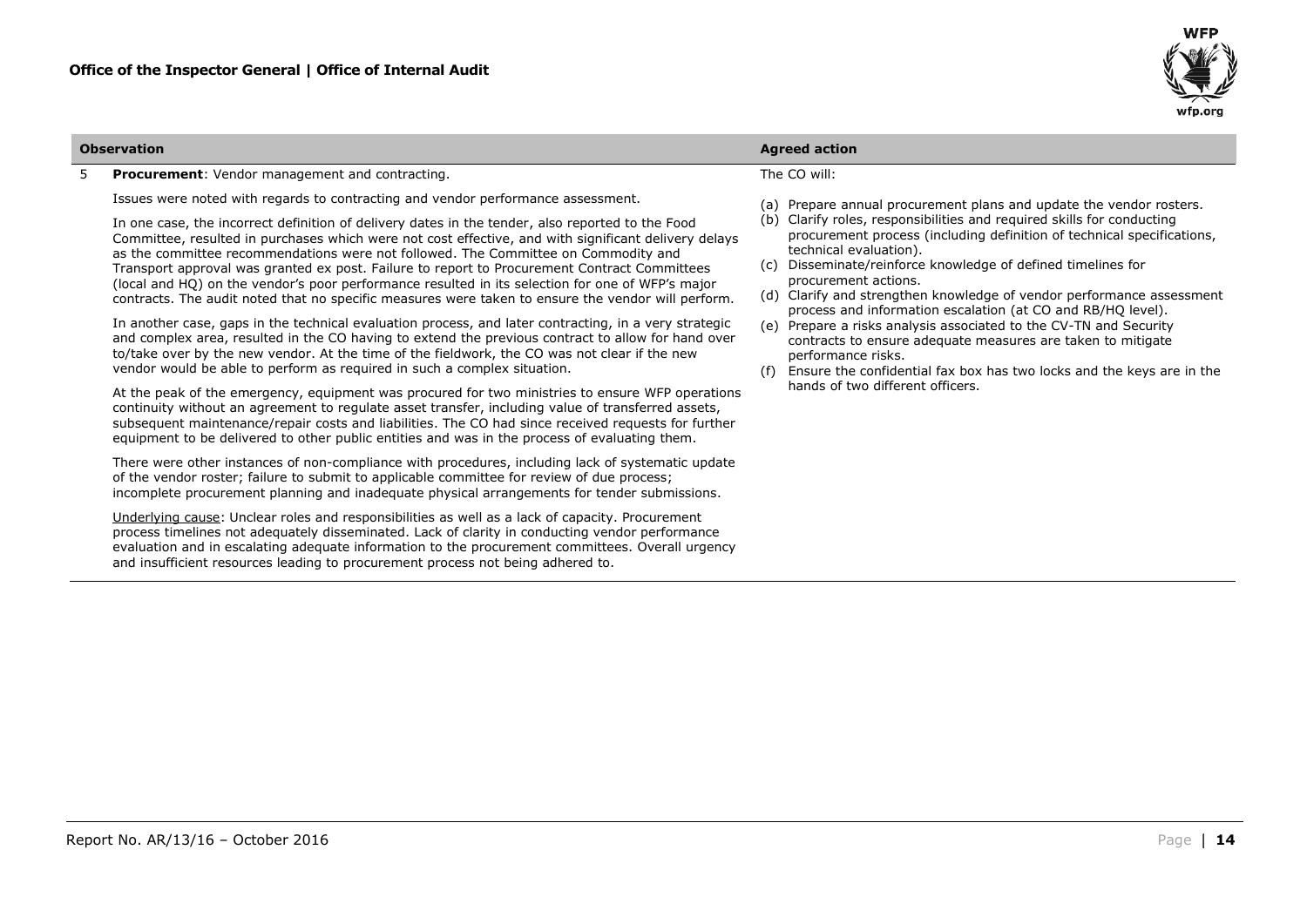#### **Table 5: Medium-risk observations**

| <b>Observation</b> |                                                                                                                                                                                                                                                                                                                                                                                                                                                                                                                                                                                                                                                                                                                                    | <b>Agreed action</b>                                                                                                                                                                                                                                                                                       |  |  |  |
|--------------------|------------------------------------------------------------------------------------------------------------------------------------------------------------------------------------------------------------------------------------------------------------------------------------------------------------------------------------------------------------------------------------------------------------------------------------------------------------------------------------------------------------------------------------------------------------------------------------------------------------------------------------------------------------------------------------------------------------------------------------|------------------------------------------------------------------------------------------------------------------------------------------------------------------------------------------------------------------------------------------------------------------------------------------------------------|--|--|--|
| 6                  | Internal oversight - Internal oversight mechanisms.                                                                                                                                                                                                                                                                                                                                                                                                                                                                                                                                                                                                                                                                                | The CO will:                                                                                                                                                                                                                                                                                               |  |  |  |
|                    | The demands of and restrictions imposed by the emergency situation restricted the primary function<br>of the compliance officer's activity as second line of defence, conducting oversight and process<br>reviews. Instead, the compliance officer mainly worked as a first line of defence, reviewing<br>transactions prior to CD approval. As a result of this, a compliance work plan had not been<br>formalized for 2015 and the work plan for 2016, although formalized, had not been implemented as<br>planned. Some compliance issues were not timely detected, as relative processes had not been<br>reviewed. No structured mechanisms for following up the compliance officer advisory/<br>recommendations was in place. | (a) Finalize implementation of the beneficiary hotline.<br>(b) Reflect the Yemen Feedback Desk contacts in the FLAs.<br>Define, in coordination with HQ units as appropriate, a methodology<br>(c)<br>for the operationalization of compliance activities, as well as expected<br>coverage and activities. |  |  |  |
|                    | The contact of the Yemen Feedback Desk, introduced in August 2015 to provide/receive complaints/<br>observations, was not indicated in the FLAs, as required. A (toll free) Beneficiary Hotline was not<br>available during the audit period. During the fieldwork, management informed us that it was being<br>finalized.                                                                                                                                                                                                                                                                                                                                                                                                         |                                                                                                                                                                                                                                                                                                            |  |  |  |
|                    | Underlying cause: Lack of clarity on compliance officer activities and function. Lack of dissemination<br>of the Feedback Desk contacts and delays in establishing beneficiary hotlines.                                                                                                                                                                                                                                                                                                                                                                                                                                                                                                                                           |                                                                                                                                                                                                                                                                                                            |  |  |  |
|                    | <b>Finance and accounting - Performance bonds, financial closure and assets inventory.</b>                                                                                                                                                                                                                                                                                                                                                                                                                                                                                                                                                                                                                                         | The CO will:                                                                                                                                                                                                                                                                                               |  |  |  |
|                    | The CO did not check the validity of performance bonds provided by the vendors for sampled<br>procurement actions.                                                                                                                                                                                                                                                                                                                                                                                                                                                                                                                                                                                                                 | (a) Perform bond validity checks as per financial rules.<br>(b) Implement the action plan defined with HQ for closing open items                                                                                                                                                                           |  |  |  |
|                    | The Protracted Relief and Recovery Operation project financial closure was still on going at the time<br>of the audit, after being reopened to allow for closure of open commitments. Donors expressed<br>concern with regards to project financial closure and correct transfer of funds to the EMOP. An<br>action plan had been defined in agreement with HQ to allow for financial closure within newly<br>established deadline.                                                                                                                                                                                                                                                                                                | and reach financial close of PRRO 200636 project.<br>Perform an asset count exercise and formalize reconciliation and<br>(c)<br>eventual adjustments in a timely manner.                                                                                                                                   |  |  |  |
|                    | An assets inventory count was done in February 2015, although not evidenced and with no<br>reconciliation report available. Following the looting of assets in Aden in May 2015 an inventory<br>count was performed in October of the same year, yet not reconciled and not written-off in July<br>2016. The note for the record was incomplete and not signed by the CD. Migration errors were<br>detected from previous and current assets tracking systems which had yet to be corrected at the<br>time of the audit fieldwork.                                                                                                                                                                                                 |                                                                                                                                                                                                                                                                                                            |  |  |  |
|                    | Underlying Cause: Emergency and complexity of the context and operations. Applicable rules not<br>adequately disseminated/enforced. Delays in introducing commitments. Accessibility constraints and<br>limited staffing.                                                                                                                                                                                                                                                                                                                                                                                                                                                                                                          |                                                                                                                                                                                                                                                                                                            |  |  |  |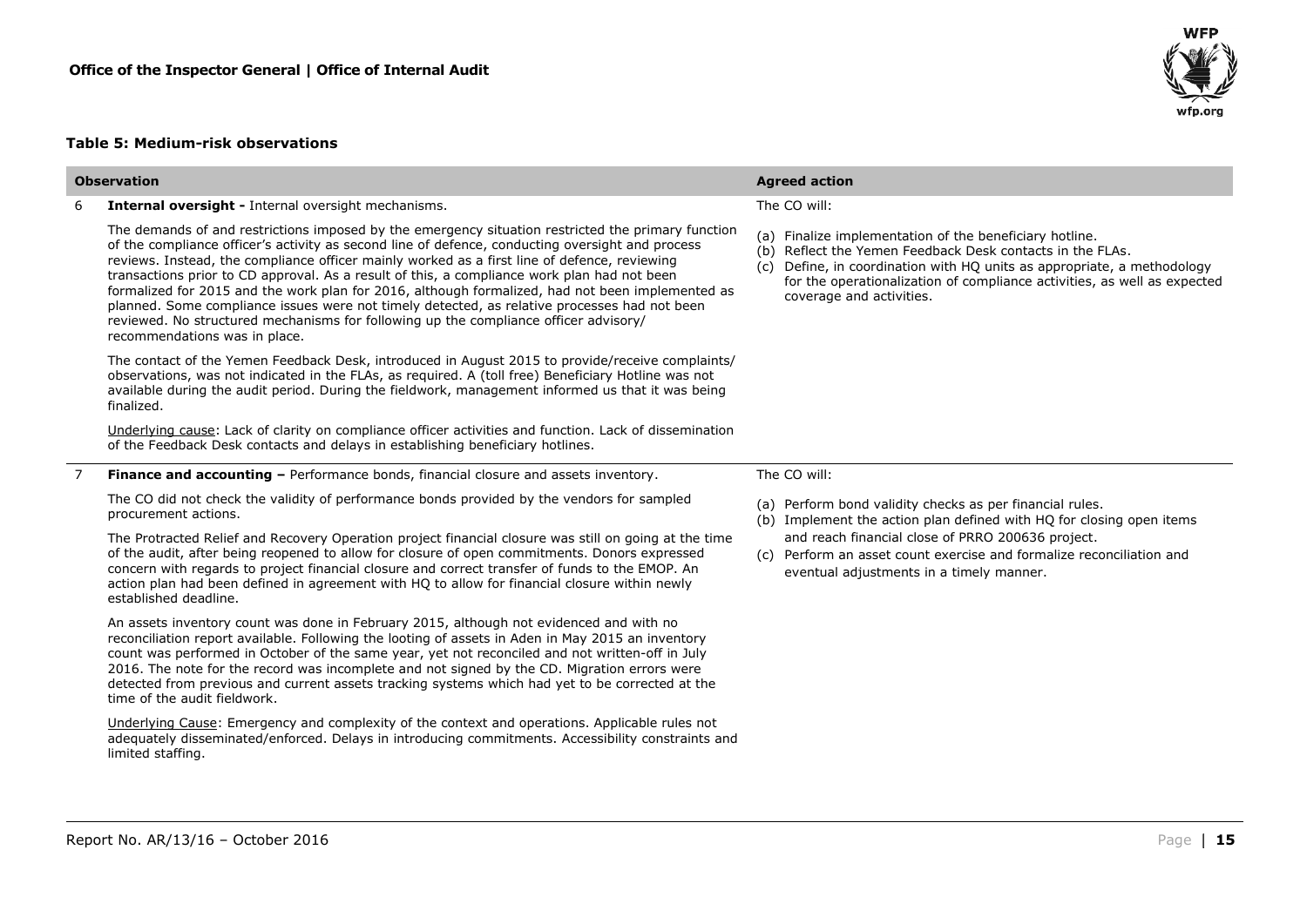

|    | <b>Observation</b>                                                                                                                                                                                                                                                                                                                                                                                                                                                                                                                                                                                                                                                                                                                         | <b>Agreed action</b>                                                                                                                                                                                                                                                                                                                                                                                                             |  |  |  |
|----|--------------------------------------------------------------------------------------------------------------------------------------------------------------------------------------------------------------------------------------------------------------------------------------------------------------------------------------------------------------------------------------------------------------------------------------------------------------------------------------------------------------------------------------------------------------------------------------------------------------------------------------------------------------------------------------------------------------------------------------------|----------------------------------------------------------------------------------------------------------------------------------------------------------------------------------------------------------------------------------------------------------------------------------------------------------------------------------------------------------------------------------------------------------------------------------|--|--|--|
| 8  | <b>Transport and logistics - Food quality and safety: warehousing and shipping conditions.</b>                                                                                                                                                                                                                                                                                                                                                                                                                                                                                                                                                                                                                                             | The CO will ensure that:                                                                                                                                                                                                                                                                                                                                                                                                         |  |  |  |
|    | Only 30 percent of special nutritious product were under the required cold storage conditions in the<br>Hodeida warehouses. The 70 percent remaining stock was exposed to temperatures in excess of 30<br>degrees and humid conditions. In addition, none of the latter stock when transported, stored at the<br>Food Distribution Points and distributed by the CPs were at any point in time under the right<br>conditions for storage. Furthermore, 1 percent of total shipment of vegetable oil received in the<br>period from December 2015 to July 2016 from Djibouti through bulk shipping required re-bagging<br>and reconditioning.                                                                                               | (a) Adequate temperature controlled conditions are in place for<br>warehouse storage of the special nutritious product stocks.<br>(b) Vegetable oil in transit through Djibouti is shipped in containerized<br>vessel to avoid damage and mishandling of the cargo.                                                                                                                                                              |  |  |  |
|    | Underlying causes: Insufficient cold storage capacity in existing warehouses, lack of capacity in<br>Diibouti for the proper handling and storage of cargo and use of bulk shipping for vegetable oil.                                                                                                                                                                                                                                                                                                                                                                                                                                                                                                                                     |                                                                                                                                                                                                                                                                                                                                                                                                                                  |  |  |  |
| 9  | <b>Security - Security and Minimum Operating Security Standards compliance.</b>                                                                                                                                                                                                                                                                                                                                                                                                                                                                                                                                                                                                                                                            | (1) The CO will continue following up with local authorities to obtain                                                                                                                                                                                                                                                                                                                                                           |  |  |  |
|    | Security threats, notably armed conflict, terrorism, and crime, are substantial in Yemen.                                                                                                                                                                                                                                                                                                                                                                                                                                                                                                                                                                                                                                                  | clearance of security equipment.                                                                                                                                                                                                                                                                                                                                                                                                 |  |  |  |
|    | Updated Minimum Operating Security Standards (MOSS) were released by UN Department of Safety<br>& Security in January 2016 and a revised Country Security Plan applicable to all UN agencies in the<br>country was issued in 2016.                                                                                                                                                                                                                                                                                                                                                                                                                                                                                                         | (2) The RB will perform a MOSS compliance assessment / security<br>monitoring mission.                                                                                                                                                                                                                                                                                                                                           |  |  |  |
|    | The audit noted instances of non-compliance with MOSS, mainly due to delays in the custom<br>clearance, and the envisaged new CO premises had not been upgraded or cleared for security<br>purposes. The RB had not performed a MOSS compliance mission during the audit period.                                                                                                                                                                                                                                                                                                                                                                                                                                                           |                                                                                                                                                                                                                                                                                                                                                                                                                                  |  |  |  |
|    | Underlying Cause: Custom restrictions and lack of clearance for security equipment. Limited WFP<br>Security staff in the country. Lack of priority in performing a MOSS compliance mission from RB.                                                                                                                                                                                                                                                                                                                                                                                                                                                                                                                                        |                                                                                                                                                                                                                                                                                                                                                                                                                                  |  |  |  |
| 10 | Internal and external communication - Donor relations and resource mobilization: engagement<br>and information sharing.                                                                                                                                                                                                                                                                                                                                                                                                                                                                                                                                                                                                                    | The CO will:                                                                                                                                                                                                                                                                                                                                                                                                                     |  |  |  |
|    | None of WFP's Yemen donors are represented in-country. As a result, some relationships are<br>managed centrally through HQ while others are through the intermediary of WFP offices such as<br>Berlin or Dubai. The top four donors reported the difficulty in obtaining clear, transparent and pro-<br>active communication on challenges faced by the WFP management and team at the beginning of<br>the emergency as their main concern. Concurrently, there has been a significant increase in<br>requests for information, beyond those normally foreseen in donor agreements. Examples include<br>requests for the raw data underlying WFP's VAM or for a full detailed list of beneficiaries in support<br>of donor TPM activities. | (a) In consultation with the Partnership, Governance and Advocacy<br>Department and RBC, clarify the levels of engagement of the CD with<br>donors in their capital in a resource strategy for the Yemen<br>operations.<br>(b) In consultation with the Partnership, Governance and Advocacy<br>Department and Legal, clarify the confidentiality attached to<br>beneficiary data for further disclosure to donors upon request. |  |  |  |
|    | Underlying cause: Absence of clarity on the role and engagement of the CD with donors in their<br>capital. Absence of corporate quidance on sharing and protection of beneficiary information.                                                                                                                                                                                                                                                                                                                                                                                                                                                                                                                                             |                                                                                                                                                                                                                                                                                                                                                                                                                                  |  |  |  |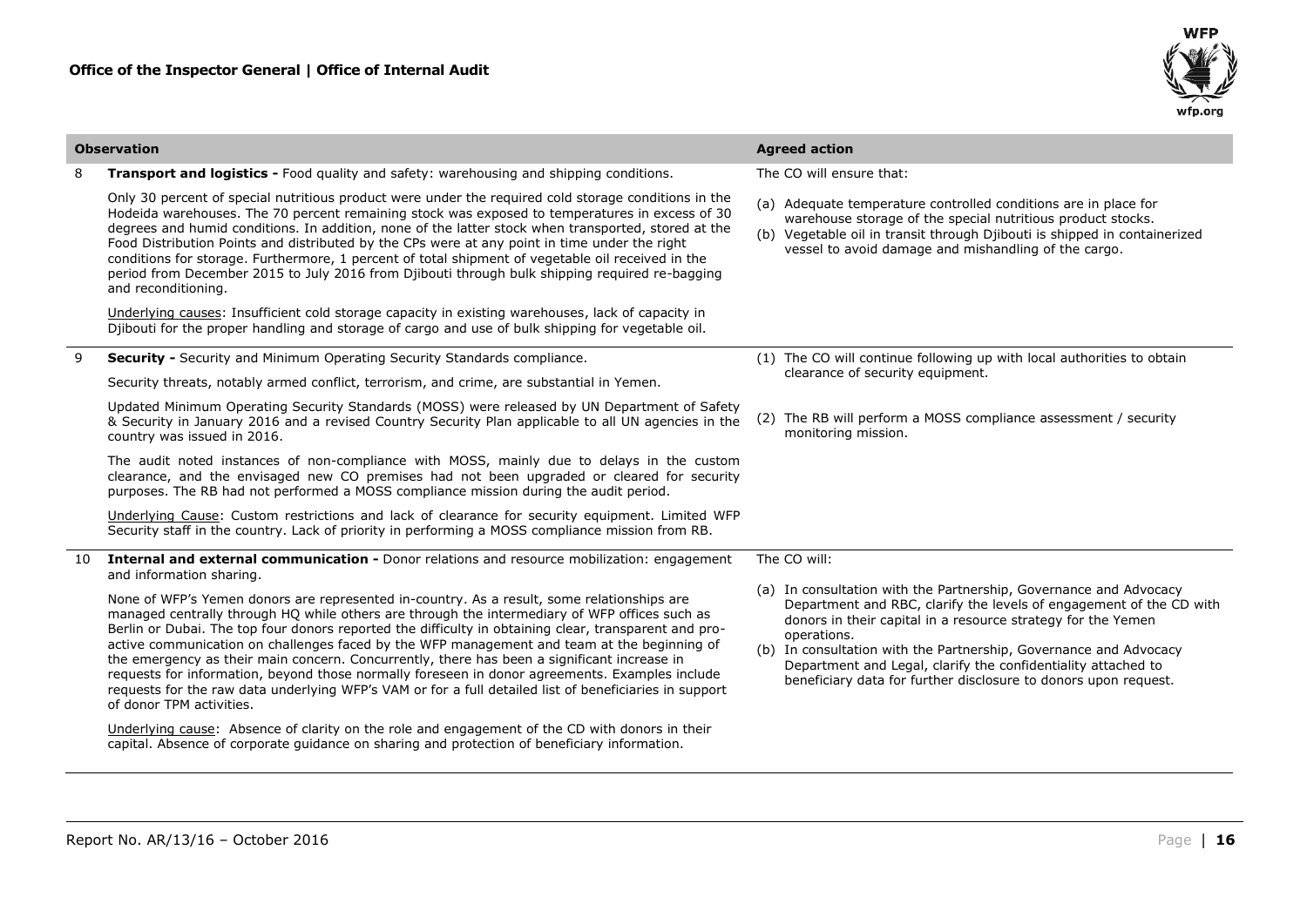

|  | <b>Observation</b>                                                                                                                                                                                                                                                        | <b>Agreed action</b>                                                                                                                                                                                                    |  |  |  |
|--|---------------------------------------------------------------------------------------------------------------------------------------------------------------------------------------------------------------------------------------------------------------------------|-------------------------------------------------------------------------------------------------------------------------------------------------------------------------------------------------------------------------|--|--|--|
|  | <b>In country programme monitoring and evaluation</b> - Management of Third Party Monitoring<br>service providers.                                                                                                                                                        | The CO will:                                                                                                                                                                                                            |  |  |  |
|  | The CO's Standard Operating Procedures on TPM did not include provisions on their selection and<br>assessment.                                                                                                                                                            | Review and update current Standard Operating Procedures on TPM to<br>(a)<br>include the selection and assessment of TPM service providers.<br>Review its Monitoring and Evaluation Strategy and monitoring plans<br>(b) |  |  |  |
|  | On-site monitoring activities performed by WFP staff were not implemented on the basis of a<br>systematic methodology throughout the audit period, and a field-monitoring programme had not<br>been developed.                                                            | to also include field visits by WFP staff.                                                                                                                                                                              |  |  |  |
|  | Data cleaning and validation processes by the Monitoring and Evaluation Unit were not properly<br>documented.                                                                                                                                                             |                                                                                                                                                                                                                         |  |  |  |
|  | Underlying Cause: Operational challenges, such as security, accessibility constraints, and limited<br>staff availability. Lack of a dedicated structure (i.e. Steering Committee) to ensure coordination with<br>TPM service providers and to address operational issues. |                                                                                                                                                                                                                         |  |  |  |

ц.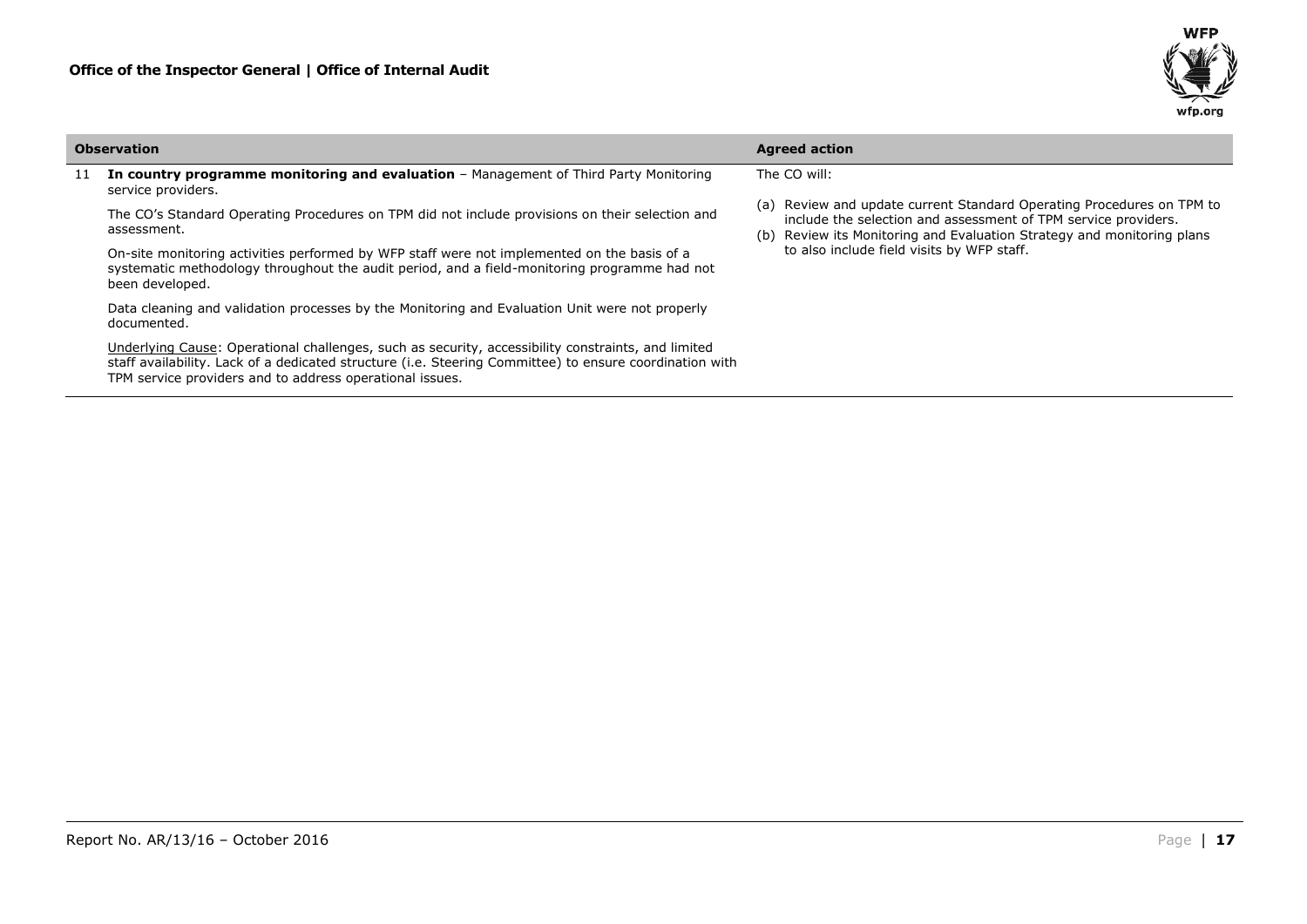

## Annex A – Summary of categorization of observations

The following table shows the categorization ownership and due date for all the audit observations raised. This data is used for macro analysis of audit findings.

<span id="page-17-0"></span>

| <b>Risk categories</b> |                                                                                                  |                                                      |                                                      |                                                  |                                        |            |                                                              |
|------------------------|--------------------------------------------------------------------------------------------------|------------------------------------------------------|------------------------------------------------------|--------------------------------------------------|----------------------------------------|------------|--------------------------------------------------------------|
| <b>Observation</b>     |                                                                                                  | <b>WFP's Internal</b><br>Control<br><b>Framework</b> | <b>WFP's Management</b><br><b>Results Dimensions</b> | <b>WFP's Risk Management</b><br><b>Framework</b> | <b>Underlying</b><br>cause<br>category | Owner      | Due date                                                     |
|                        | Internal environment and<br>Risk Assessment Set -up of<br>the Level 3 emergency and risk         | Strategic                                            | Processes and Systems                                | Institutional                                    | Guidance                               | <b>CRD</b> | 30 November 2016                                             |
|                        | management                                                                                       |                                                      |                                                      |                                                  |                                        | Yemen CO   | $(a)$ , $(b)$ , $(d)$ , $(e)$ 31<br>December 2016            |
|                        |                                                                                                  |                                                      |                                                      |                                                  |                                        |            | (c) 31 October 2016                                          |
| 2                      | <b>Programme Management -</b>                                                                    | Operational                                          | Programmes                                           | Institutional                                    | Compliance                             | Yemen CO   | (a) 31 December 2016                                         |
|                        | Targeting, identification and<br>registration of beneficiaries and<br>management of distribution |                                                      |                                                      |                                                  |                                        |            | $(b)$ , $(c)$ , $(d)$ , $(e)$ , and $(f)$<br>31 October 2016 |
|                        |                                                                                                  |                                                      |                                                      |                                                  |                                        |            | (g), (h), (i) 30 June<br>2017                                |
|                        |                                                                                                  |                                                      |                                                      |                                                  |                                        |            | $(j)$ 31 January 2017                                        |
| 3                      | <b>Human resources - Skillset</b><br>and capacity to support the<br>Level 3 emergency            | Strategic                                            | People                                               | Institutional                                    | Guidance                               | <b>CRD</b> | 31 March 2017                                                |
|                        |                                                                                                  |                                                      |                                                      |                                                  |                                        | Yemen CO   | (a), (b), (c) 31 October<br>2016                             |
|                        |                                                                                                  |                                                      |                                                      |                                                  |                                        |            | (d) 31 March 2017                                            |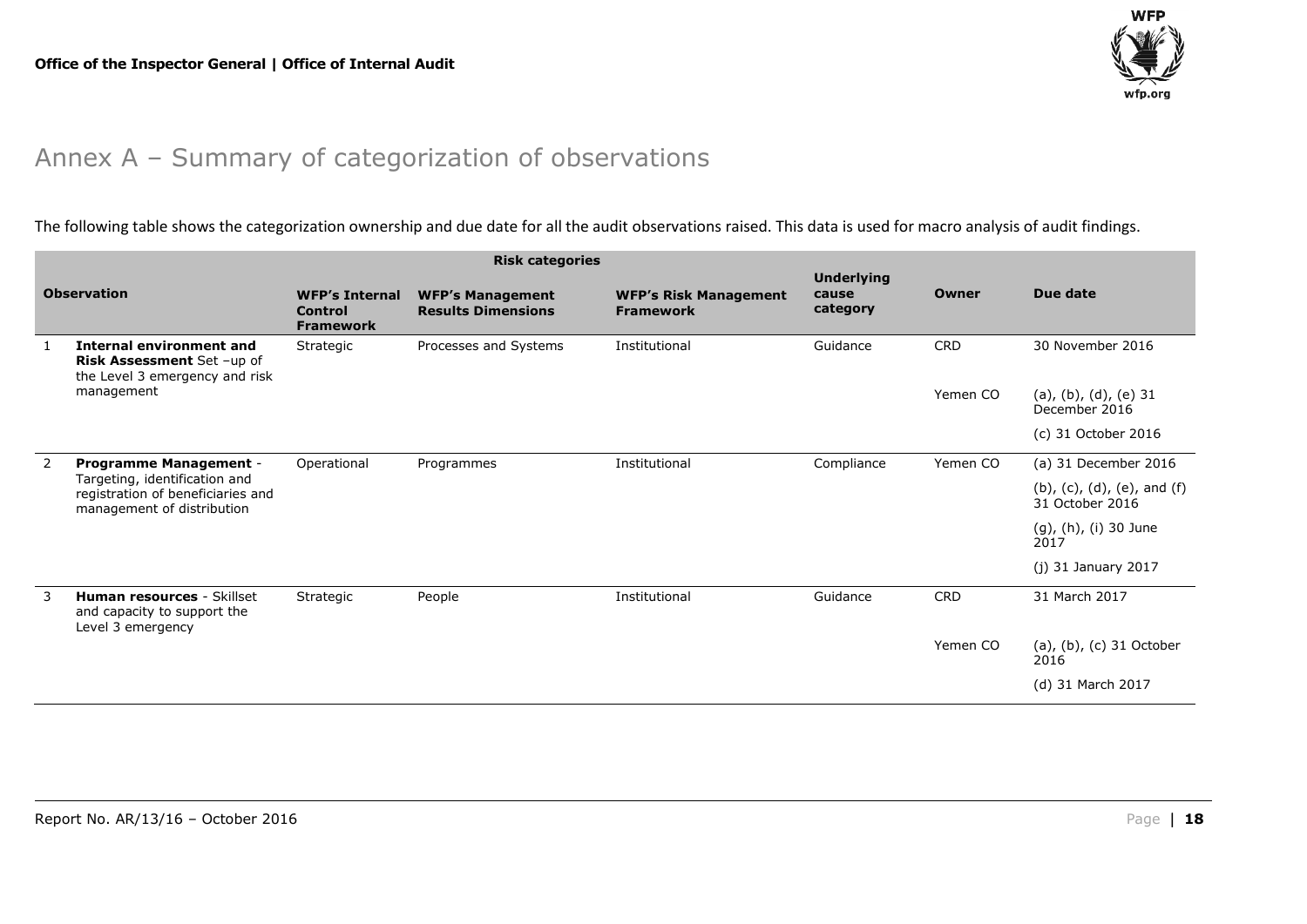

|                    | <b>Risk categories</b>                                                                                           |                                                      |                                                      |                                                  |                                        |                                 |                                         |
|--------------------|------------------------------------------------------------------------------------------------------------------|------------------------------------------------------|------------------------------------------------------|--------------------------------------------------|----------------------------------------|---------------------------------|-----------------------------------------|
| <b>Observation</b> |                                                                                                                  | <b>WFP's Internal</b><br>Control<br><b>Framework</b> | <b>WFP's Management</b><br><b>Results Dimensions</b> | <b>WFP's Risk Management</b><br><b>Framework</b> | <b>Underlying</b><br>cause<br>category | Owner                           | Due date                                |
| $\overline{4}$     | Transport and logistics -<br>Transporters' market<br>assessments                                                 | Operational                                          | Processes and Systems                                | Institutional                                    | Compliance                             | Yemen CO                        | 31 December 2016                        |
| 5                  | <b>Procurement - Vendor</b><br>management and contracting                                                        | Operational                                          | Processes and Systems                                | Institutional                                    | Compliance                             | Yemen CO                        | $(a), (b), (c), (f)$ 31<br>October 2016 |
|                    |                                                                                                                  |                                                      |                                                      |                                                  |                                        |                                 | (d) 31 March 2017                       |
|                    |                                                                                                                  |                                                      |                                                      |                                                  |                                        |                                 | (e) 31 December 2016                    |
| 6                  | Internal oversight - Internal<br>oversight mechanisms                                                            | Compliance                                           | Processes and Systems                                | Institutional                                    | Guideline                              | Yemen CO                        | 31 December 2016                        |
| 7                  | Finance and accounting -<br>Performance bonds, financial<br>closure and assets inventory                         | Compliance                                           | Processes and Systems                                | Institutional                                    | Compliance                             | Yemen CO                        | 31 December 2016                        |
| 8                  | <b>Transport and logistics -</b><br>Food quality and safety:<br>warehousing and shipping<br>conditions           | Operational                                          | Processes and Systems                                | Institutional                                    | Guidance                               | Yemen CO                        | 31 October 2016                         |
| 9                  | Security - Security and<br>Minimum Operating Security                                                            | Operational                                          | Processes and Systems                                | Institutional                                    | Guidance                               | Regional<br><b>Bureau Cairo</b> | 31 October 2016                         |
|                    | Standards compliance                                                                                             |                                                      |                                                      |                                                  |                                        | Yemen CO                        | 31 December 2016                        |
| 10                 | <b>Internal and external</b>                                                                                     | Operational                                          | Accountability and Funding                           | Institutional                                    | Guidance                               | Yemen CO                        | (a) 31 December 2017                    |
|                    | communication - Donor<br>relations and resource<br>mobilization: engagement and<br>information sharing           |                                                      |                                                      |                                                  |                                        |                                 | (b) 31 December 2016                    |
| 11                 | In-country programme<br>monitoring and evaluation -<br>Management of Third Party<br>Monitoring service providers | Operational                                          | Processes and Systems                                | Institutional                                    | Compliance                             | Yemen CO                        | 31 March 2017                           |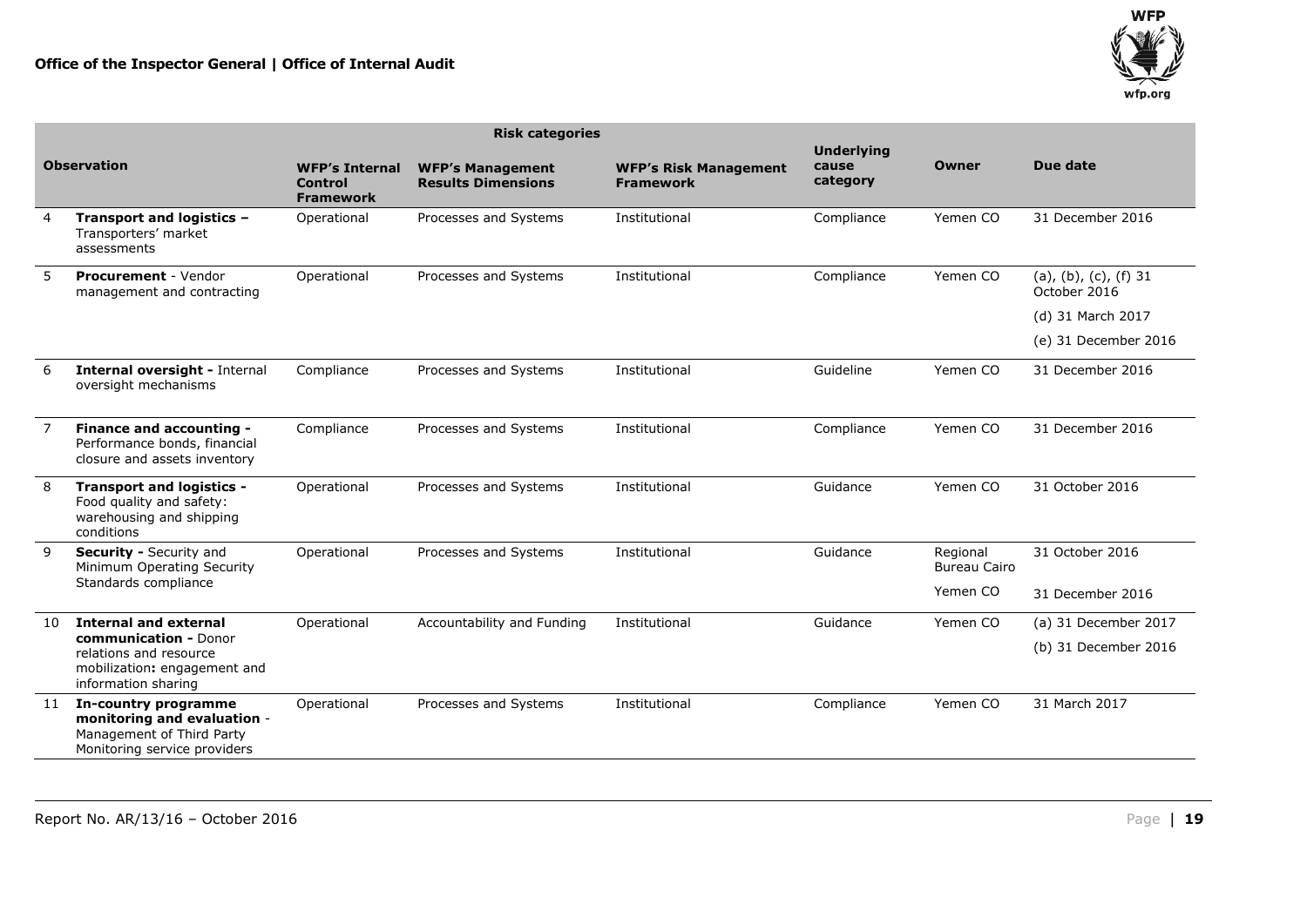

## <span id="page-19-0"></span>Annex B – Definition of categorization of observations

#### **1. Rating system**

1. Internal control components and processes are rated according to the degree of related risk. These ratings are part of the system of evaluating the adequacy of WFP's risk management, control and governance processes. A rating of satisfactory, partially satisfactory or unsatisfactory is reported in each audit. These categories are defined as follows:

### **Table B.1: Rating system**

| Engagement rating      | Definition                                                                                                                                                                                                                                                      | Assurance level                                   |
|------------------------|-----------------------------------------------------------------------------------------------------------------------------------------------------------------------------------------------------------------------------------------------------------------|---------------------------------------------------|
| Satisfactory           | Internal controls, governance and risk management practices are<br>adequately established and functioning well.<br>No issues were identified that would significantly affect the<br>achievement of the objectives of the audited entity.                        | Reasonable<br>assurance can<br>be provided.       |
| Partially Satisfactory | Internal controls, governance and risk management practices are<br>generally established and functioning, but need improvement.<br>One or several issues were identified that may negatively affect the<br>achievement of the objectives of the audited entity. | Reasonable<br>assurance is at<br>risk.            |
| Unsatisfactory         | Internal controls, governance and risk management practices are<br>either not established or not functioning well.<br>The issues identified were such that the achievement of the overall<br>objectives of the audited entity could be seriously compromised.   | Reasonable<br>assurance<br>cannot be<br>provided. |

#### **2. Risk categorization of audit observations**

2. Audit observations are categorized by impact or importance (high, medium or low risk) as shown in Table B.2 below. Typically audit observations can be viewed on two levels: (1) observations that are specific to an office, unit or division; and (2) observations that may relate to a broader policy, process or corporate decision and may have broad impact.<sup>2</sup>

**<sup>.</sup>**  $2$  An audit observation of high risk to the audited entity may be of low risk to WFP as a whole; conversely, an observation of critical importance to WFP may have a low impact on a specific entity, but have a high impact globally.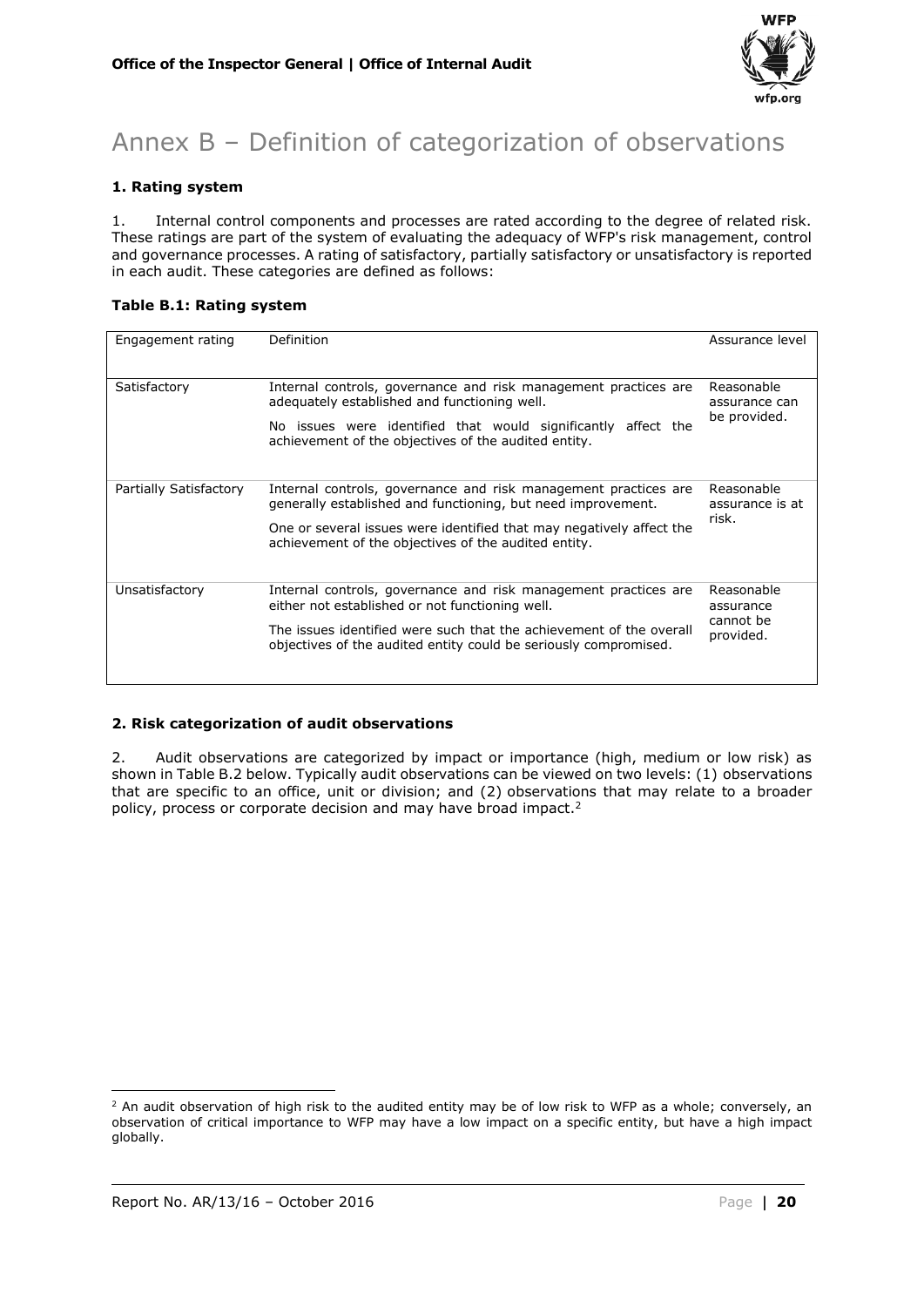

#### **Table B.2: Categorization of observations by impact or importance**

| High risk   | Issues or areas arising relating to important matters that are material to the system of<br>internal control.                                                                                 |
|-------------|-----------------------------------------------------------------------------------------------------------------------------------------------------------------------------------------------|
|             | The matters observed might prevent the achievement of a corporate objective or result<br>in exposure to unmitigated risk that could highly impact corporate objectives.                       |
| Medium risk | Issues or areas arising related to issues that significantly affect controls but may not<br>require immediate action.                                                                         |
|             | The matters observed might prevent the achievement of a business objective, or result<br>in exposure to unmitigated risk that could have an impact on the objectives of the<br>business unit. |
| Low risk    | Issues or areas arising that would, if corrected, improve internal controls in general.                                                                                                       |
|             | The observations identified are for best practices as opposed to weaknesses that<br>prevent the meeting of systems and business objectives.                                                   |

3. Low risk observations, if any, are communicated by the audit team directly to management and are not included in this report.

#### **3. WFP's Internal Control Framework**

4. WFP's Internal Control Framework follows principles from the Committee of Sponsoring Organizations of the Treadway Commission's (COSO) Integrated Internal Control Framework, adapted to meet WFP's operational environment and structure. The Framework was formally defined in 2011 and revised in 2015.

5. WFP defines internal control as: "a process, effected by WFP's Executive Board, management and other personnel, designed to provide reasonable assurance regarding the achievement of objectives relating to operations, reporting, compliance."<sup>3</sup> WFP recognises five interrelated components (Internal Control Framework components) of internal control, all of which need to be in place and integrated for them to be effective across the above three areas of internal control objectives.

|   | Control Environment:           | Sets the tone of the organization and shapes personnel's<br>understanding of internal control.                                                                                                       |
|---|--------------------------------|------------------------------------------------------------------------------------------------------------------------------------------------------------------------------------------------------|
|   | Risk Assessment:               | Identifies and analyses risks to the achievement of WFP's objectives<br>though a dynamic and iterative process.                                                                                      |
|   | Control Activities:            | Ensure that necessary actions are taken to address risks to the<br>achievement of WFP's objectives.                                                                                                  |
| 4 | Information and Communication: | Allows pertinent information on WFP's activities to be identified,<br>captured and communicated in a form and timeframe that enables<br>people to carry out their internal control responsibilities. |
| 5 | <b>Monitoring Activities:</b>  | Enable internal control systems to be monitored to assess the<br>systems' performance over time and to ensure that internal control<br>continues to operate effectively.                             |

| Table B.3: Interrelated Components of Internal Control recognized by WFP |  |  |  |
|--------------------------------------------------------------------------|--|--|--|

1

<sup>3</sup> OED 2015/016 para.7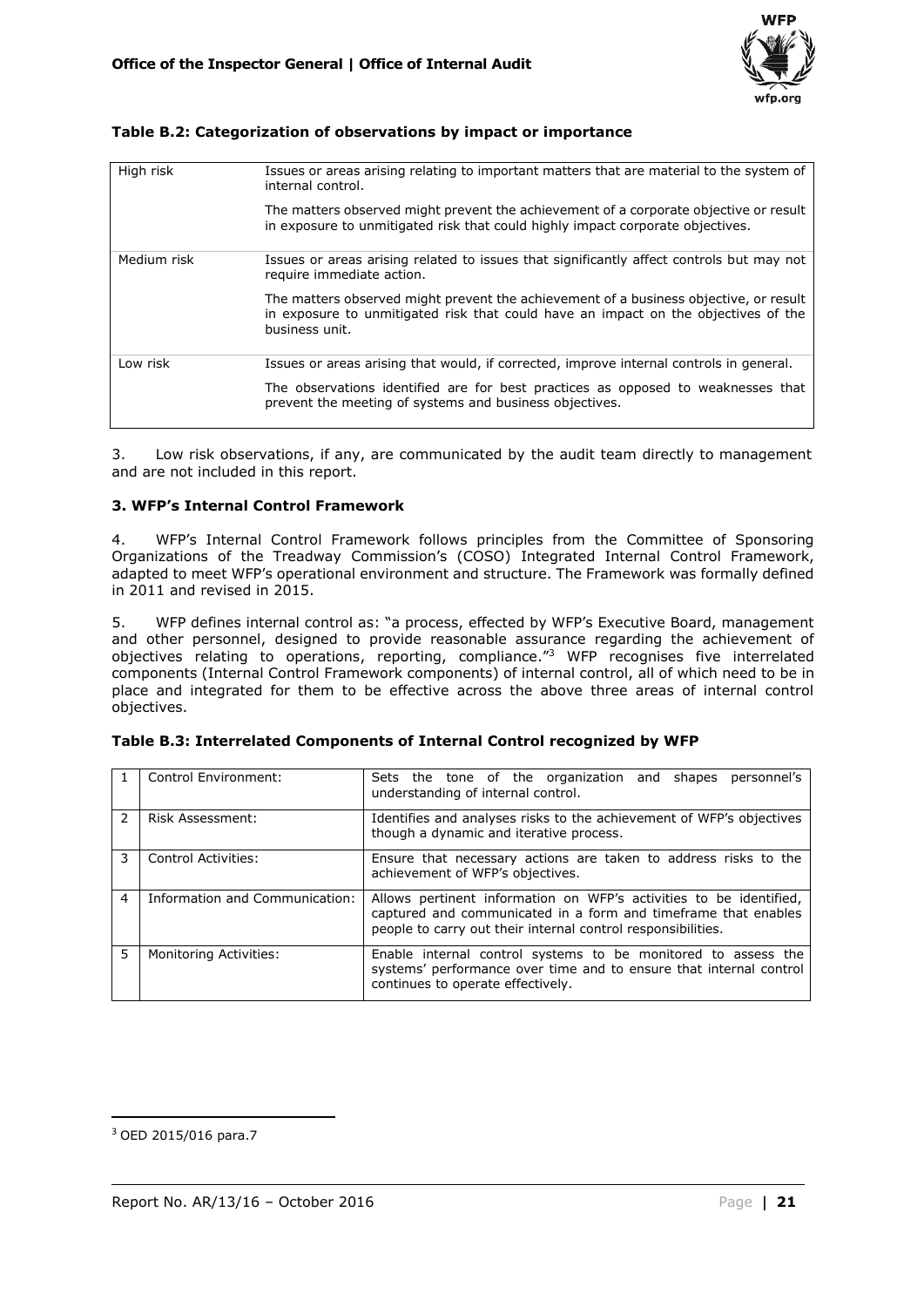

#### **4. Risk categories**

6. The Office of Internal Audit evaluates WFP's internal controls, governance and risk management processes, in order to reach an annual and overall assurance on these processes in the following categories:

#### **Table B.4: Categories of risk – based on COSO frameworks and the Standards of the Institute of Internal Auditors**

| Strategic:   | Achievement of the organization's strategic objectives.                                        |
|--------------|------------------------------------------------------------------------------------------------|
| Operational: | Effectiveness and efficiency of operations and programmes including safeguarding<br>of assets. |
| Compliance:  | Compliance with laws, regulations, policies, procedures and contracts.                         |
| Reporting:   | Reliability and integrity of financial and operational information.                            |

7. In order to facilitate linkages with WFP's performance and risk management frameworks, the Office of Internal Audit maps assurance to the following two frameworks:

|  | Table B.5: Categories of risk - WFP's Management Results Dimensions |
|--|---------------------------------------------------------------------|
|--|---------------------------------------------------------------------|

|    | People:                      | Effective staff learning and skill development - Engaged workforce supported by<br>capable leaders promoting a culture of commitment, communication & accountability<br>- Appropriately planned workforce - Effective talent acquisition and management. |
|----|------------------------------|----------------------------------------------------------------------------------------------------------------------------------------------------------------------------------------------------------------------------------------------------------|
|    | Partnerships:                | Strategic and operational partnerships fostered – Partnership objectives achieved – UN<br>system coherence and effectiveness improved - Effective governance of WFP is<br>facilitated.                                                                   |
| 3  | Processes &<br>Systems:      | High quality programme design and timely approval – Cost efficient supply chain<br>enabling timely delivery of food assistance - Streamlined and effective business<br>processes and systems - Conducive platforms for learning, sharing and innovation. |
| 4  | Programmes:                  | Appropriate and evidence-based programme responses - Alignment with government<br>priorities and strengthened national capacities - Lessons learned and innovations<br>mainstreamed - Effective communication of programme results and advocacy.         |
| 5. | Accountability &<br>Funding: | Predictable, timely and flexible resources obtained - Strategic transparent and efficient<br>allocation of resources - Accountability frameworks utilized - Effective management of<br>resources demonstrated.                                           |

#### **Table B.6: Categories of risk – WFP's Risk Management Framework**

| Contextual:    | External to WFP: political, economic, environmental, state failure, conflict and<br>humanitarian crisis. |
|----------------|----------------------------------------------------------------------------------------------------------|
| Programmatic:  | Failure to meet programme objectives and/or potential harm caused to others though<br>interventions.     |
| Institutional: | Internal to WFP: fiduciary failure, reputational loss and financial loss through<br>corruption.          |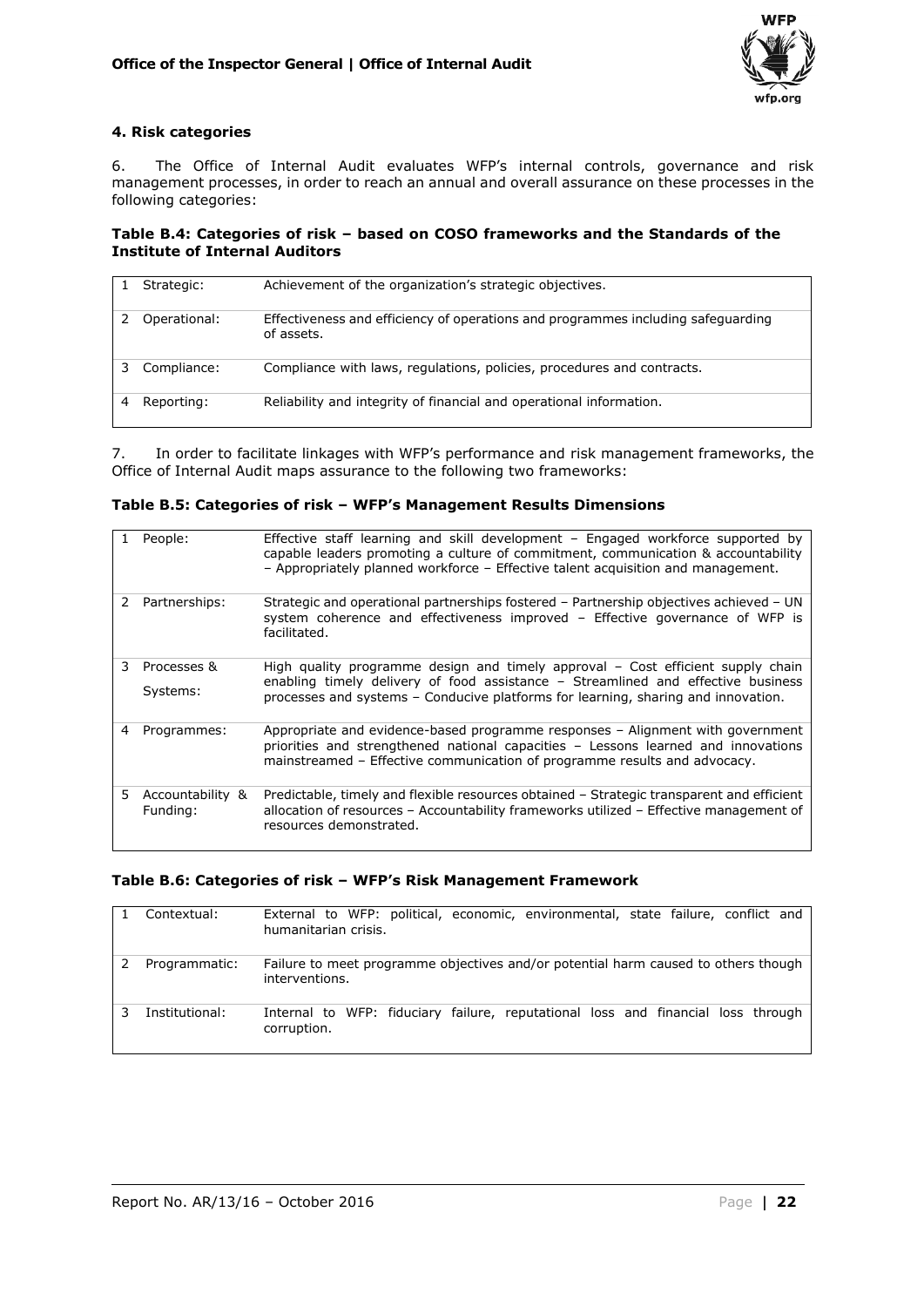

#### **5. Causes or sources of audit observations**

8. Audit observations are broken down into categories based on causes or sources:

#### **Table B.7: Categories of causes or sources**

|   | Compliance    | Requirement to comply with prescribed WFP regulations, rules and procedures.                                           |
|---|---------------|------------------------------------------------------------------------------------------------------------------------|
|   | Guidelines    | Need for improvement in written policies, procedures or tools to guide staff in the<br>performance of their functions. |
| 3 | Guidance      | Need for better supervision and management oversight.                                                                  |
| 4 | Resources     | Need for more resources (funds, skills, staff, etc.) to carry out an activity or function.                             |
| 5 | Human error   | Mistakes committed by staff entrusted to perform assigned functions.                                                   |
| 6 | Best practice | Opportunity to improve in order to reach recognized best practice.                                                     |

#### **6. Monitoring the implementation of agreed actions**

9. The Office of Internal Audit tracks all medium and high-risk observations. Implementation of agreed actions is verified through the Office of Internal Audit's system for the monitoring of the implementation of agreed actions. The purpose of this monitoring system is to ensure management actions are effectively implemented within the agreed timeframe so as to manage and mitigate the associated risks identified, thereby contributing to the improvement of WFP's operations.